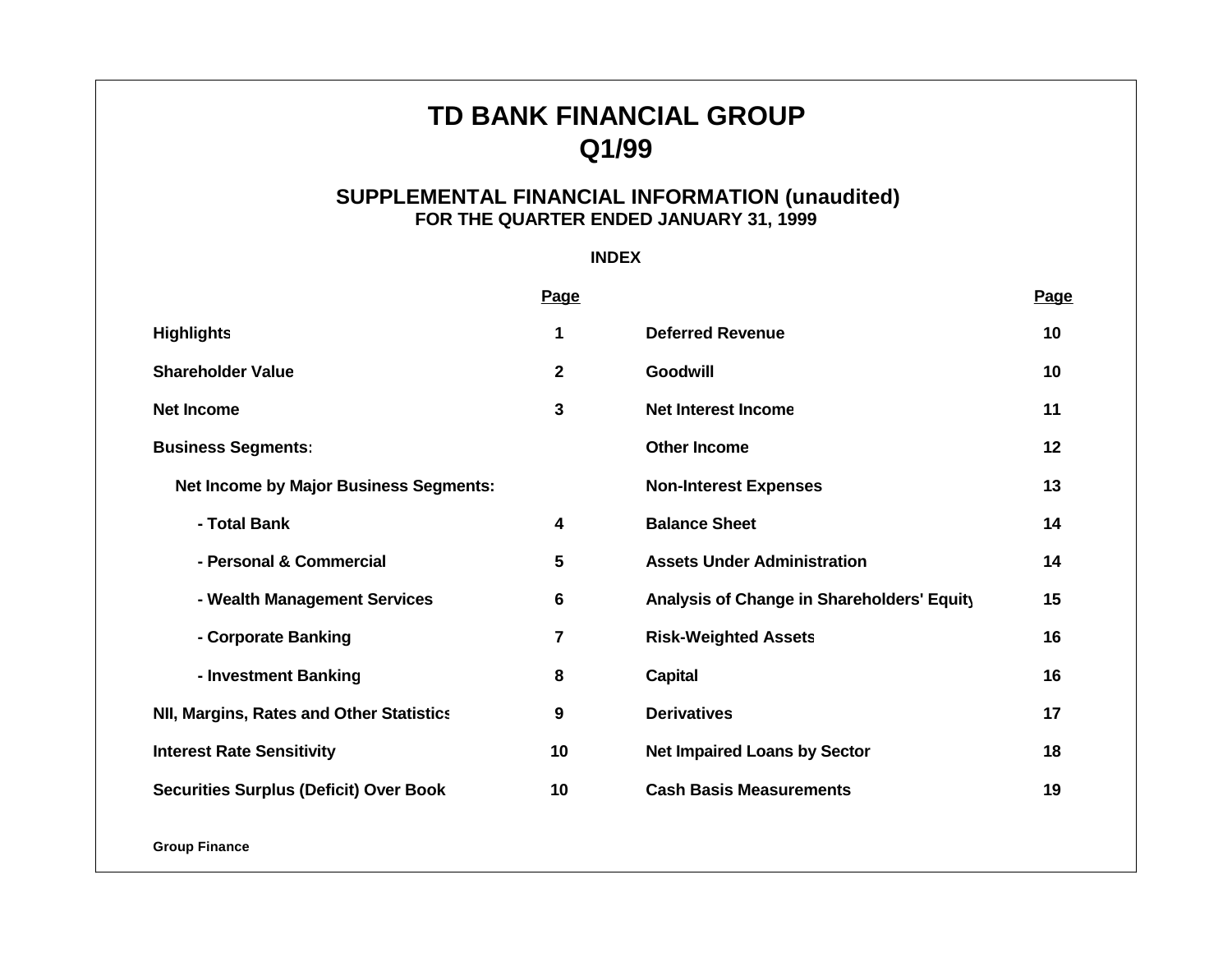### **HIGHLIGHTS**

<span id="page-1-0"></span>

|                                                                    |                | <b>QUARTER</b>  |                       |                   |                |                 |                 |                 |                         |         | <b>FULL YEAR</b> |          |
|--------------------------------------------------------------------|----------------|-----------------|-----------------------|-------------------|----------------|-----------------|-----------------|-----------------|-------------------------|---------|------------------|----------|
|                                                                    | <b>LINE</b>    |                 | 1997                  |                   |                |                 | 1998            |                 |                         | 1999    |                  |          |
|                                                                    | #              |                 | $\mathbf{2}$          | 3                 | $\overline{4}$ |                 | $\overline{2}$  | 3               | $\overline{\mathbf{4}}$ | -1      | 1997             | 1998     |
| Results of operations (\$ millions)                                |                |                 |                       |                   |                |                 |                 |                 |                         |         |                  |          |
| Net income                                                         |                | \$264           | \$240                 | \$295             | \$289          | \$293           | \$307           | \$287           | \$234                   | \$312   | \$1,088          | \$1,121  |
| Net interest income (TEB)                                          | $\overline{2}$ | 720             | 726                   | 739               | 798            | 810             | 772             | 784             | 774                     | 838     | 2,983            | 3,140    |
| Total revenue (TEB)                                                | 3              | .260            | 1,291                 | 1,396             | 1.686          | 1,517           | 1,600           | 1,789           | 1,431                   | 1,775   | 5,633            | 6,337    |
| Per common share                                                   |                |                 |                       |                   |                |                 |                 |                 |                         |         |                  |          |
| Net income                                                         |                | \$.85           | \$.78                 | \$.96             | \$.95          | \$.95           | \$1.00          | \$.93           | \$.74                   | \$1.01  | \$3.54           | \$3.62   |
| Net income - cash basis                                            | 5              | .87             | .90                   | .99               | .97            | 1.06            | 1.03            | .96             | .78                     | 1.05    | 3.73             | 3.83     |
|                                                                    |                |                 |                       |                   |                |                 |                 |                 |                         |         |                  |          |
| Financial position (\$ billions)                                   |                |                 |                       |                   |                |                 |                 |                 |                         |         |                  |          |
| Total assets                                                       | 6              | \$136.1         | \$153.2               | \$156.1           | \$163.9        | \$177.0         | \$189.5         | \$208.7         | \$181.8                 | \$213.5 | \$163.9          | \$181.8  |
| Total common equity                                                |                | 6.2             | 6.3                   | 6.5               | 6.8            | 7.0             | 7.2             | 7.5             | 7.7                     | 7.8     | 6.8              | 7.7      |
| Other (\$ millions)                                                |                |                 |                       |                   |                |                 |                 |                 |                         |         |                  |          |
| Net interest margin (TEB)                                          | 8              | 2.45 %          | 2.40 %                | 2.26 %            | 2.31 %         | 2.21 %          | 2.04 %          | 1.88 %          | 1.72 %                  | 1.84 %  | 2.35 %           | 1.95 %   |
| Net impaired loans                                                 | 9              | \$514           | \$367                 | \$285             | (\$79)         | \$84            | ( \$78)         | (\$321)         | (\$259)                 | (\$431) | (\$79)           | (\$259)  |
| Net impaired loans as a % of net loans*                            | 10             | $.6\%$          | $\%$<br>$\mathcal{A}$ | $\cdot$ 3<br>$\%$ | (.1) %         | $.1\%$          | (.1) %          | (.3) %          | $(.3)$ %                | (.4) %  | $(.1)$ %         | $(.3)$ % |
| PCL as a % of net average loans*                                   | 11             | .20             | .20                   | .19               | 1.09           | .27             | .28             | 1.11            | .25                     | .71     | .43              | .48      |
| PCL excluding special charge as a % of net average loans*          | 12             | .20             | .20                   | .19               | .18            | .27             | .28             | .26             | .25                     | .30     | .19              | .27      |
| Securities - surplus over book                                     | 13             | \$431           | \$507                 | \$893             | \$674          | \$753           | \$965           | \$770           | \$477                   | \$900   | \$674            | \$477    |
| Net common equity to risk-weighted assets ratio                    | 14             | 6.1%            | 5.7 %                 | 6.1%              | 6.1 %          | 6.2%            | 6.2%            | 6.4 %           | 6.4 %                   | 6.2%    | 6.1%             | 6.4 %    |
| Tier 1 capital ratio                                               | 15             | 6.6             | 6.3                   | 6.7               | 6.6            | 7.1             | 7.1             | 7.3             | 7.2                     | 7.0     | 6.6              | 7.2      |
| Total capital ratio                                                | 16             | 9.7             | 9.4                   | 10.0              | 10.2           | 10.8            | 10.7            | 11.2            | 11.0                    | 10.6    | 10.2             | 11.0     |
| Efficiency ratio                                                   | 17             | 60.1            | 63.5                  | 60.9              | 56.6           | 60.3            | 61.6            | 57.8            | 71.5                    | 60.3    | 60.0             | 62.4     |
| Efficiency ratio-excluding goodwill and one-time gains             | 18             | 59.6            | 60.7                  | 60.4              | 63.8           | 59.7            | 61.0            | 64.3            | 70.6                    | 61.7    | 61.2             | 63.8     |
| Number of full-time equivalent staff at period end                 | 19             | 27,240          | 27,458                | 27,645            | 28,001         | 28,582          | 29,445          | 29,920          | 29,236                  | 29,394  | 28,001           | 29,236   |
|                                                                    | 20             | 939             | 928                   | 924               | 919            | 913             | 911             | 909             | 922                     | 920     | 919              | 922      |
| Number of banking retail outlets<br>Rating of senior debt: Moody's | 21             | Aa <sub>2</sub> | Aa <sub>2</sub>       | Aa2               | Aa2            | Aa <sub>2</sub> | Aa <sub>2</sub> | Aa <sub>2</sub> | Aa3                     | АаЗ     | Aa <sub>2</sub>  | Aa3      |
|                                                                    | 22             | AA              | AA                    |                   | AA             | AA              | AA              |                 | AA                      | AA      | AA               | AA       |
| Standard and Poor's**                                              |                |                 |                       | AA                |                |                 |                 | AA              |                         |         |                  |          |

\* Includes customers' liability under acceptances.

\*\* Currently on credit watch with negative implications.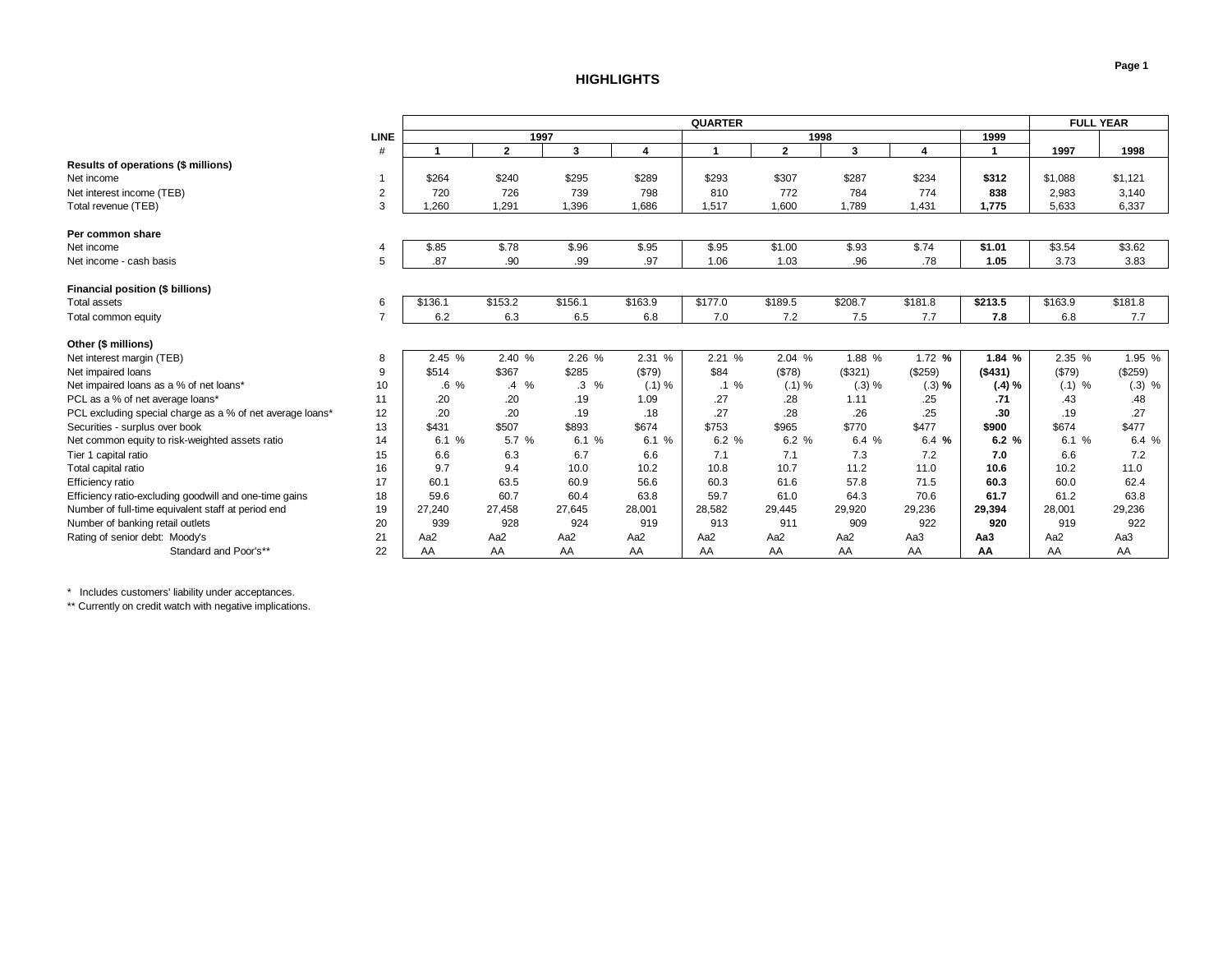## **SHAREHOLDER VALUE**

<span id="page-2-0"></span>

|                                          |             |        | <b>QUARTER</b> |        |        |        |        |        |           |        | <b>FULL YEAR</b> |           |
|------------------------------------------|-------------|--------|----------------|--------|--------|--------|--------|--------|-----------|--------|------------------|-----------|
|                                          | <b>LINE</b> |        | 1997           |        |        |        | 1998   |        |           | 1999   |                  |           |
|                                          | #           |        |                | 3      |        |        | 2      | 3      |           |        | 1997             | 1998      |
| Per common share                         |             |        |                |        |        |        |        |        |           |        |                  |           |
| Net income                               |             | \$.85  | \$.78          | \$.96  | \$.95  | \$.95  | \$1.00 | \$.93  | \$.74     | \$1.01 | \$3.54           | \$3.62    |
| <b>Dividends</b>                         | 2           | .28    | .28            | .28    | .28    | .32    | .32    | .34    | .34       | .34    | 1.12             | 1.32      |
| Book value                               | 3           | 20.69  | 21.39          | 21.92  | 22.75  | 23.62  | 24.12  | 25.19  | 25.87     | 26.26  | 22.75            | 25.87     |
| Closing market price                     |             | 37.10  | 39.50          | 44.55  | 51.65  | 53.60  | 65.30  | 59.65  | 45.90     | 63.00  | 51.65            | 45.90     |
| <b>Financial ratios and statistics</b>   |             |        |                |        |        |        |        |        |           |        |                  |           |
| Return on common equity                  | 5           | 16.4 % | 15.2 %         | 17.8 % | 16.8 % | 16.3 % | 17.3 % | 15.0 % | 11.7 %    | 15.5 % | 16.6 %           | 15.0 %    |
| Return on common equity - cash basis     | 6           | 18.3   | 19.2           | 19.8   | 18.7   | 20.2   | 19.6   | 17.3   | 13.6      | 17.8   | 19.0             | 17.6      |
| Return on assets                         |             | .78    | .69            | .77    | .73    | .67    | .68    | .58    | .45       | .58    | .74              | .59       |
| Return on risk-weighted assets           |             | 1.14   | 1.01           | 1.18   | 1.14   | 1.14   | 1.23   | 1.10   | .89       | 1.15   | 1.12             | 1.09      |
| Dividend yield (1)                       |             | 3.0    | 2.8            | 2.6    | 2.5    | 2.1    | 1.9    | 2.0    | 2.7       | 2.5    | 2.7              | 2.4       |
| Common dividend payout ratio             | 10          | 33.1   | 36.0           | 28.9   | 29.6   | 33.7   | 32.0   | 36.7   | 45.4      | 33.5   | 31.7             | 36.4      |
| Closing market price to book value       | 11          | 1.79   | 1.85           | 2.03   | 2.27   | 2.27   | 2.71   | 2.37   | 1.77      | 2.40   | 2.27             | 1.77      |
| Price earnings ratio (2)                 | 12          | 12.0   | 12.5           | 13.1   | 14.6   | 14.7   | 16.9   | 15.6   | 12.7      | 17.1   | 14.6             | 12.7      |
| Total market return on common            |             |        |                |        |        |        |        |        |           |        |                  |           |
| shareholders' investment (3)             | 13          | 51.7 % | 71.9 %         | 77.9 % | 68.3 % | 47.6 % | 68.4 % | 36.7 % | $(8.6)$ % | 20.0 % | 68.3 %           | $(8.6)$ % |
| Number of common shares outstanding (MM) | 14          | 299.1  | 296.5          | 296.9  | 296.9  | 297.0  | 297.0  | 297.1  | 297.1     | 297.2  | 296.9            | 297.1     |

(1) dividends per common share for trailing 4 quarters divided by average of high and low common share prices for the period

(2) closing common share price divided by net income per common share for trailing 4 quarters

(3) the change in market price plus dividends paid in trailing 4 quarters as a percentage of the prior year's closing market price per common share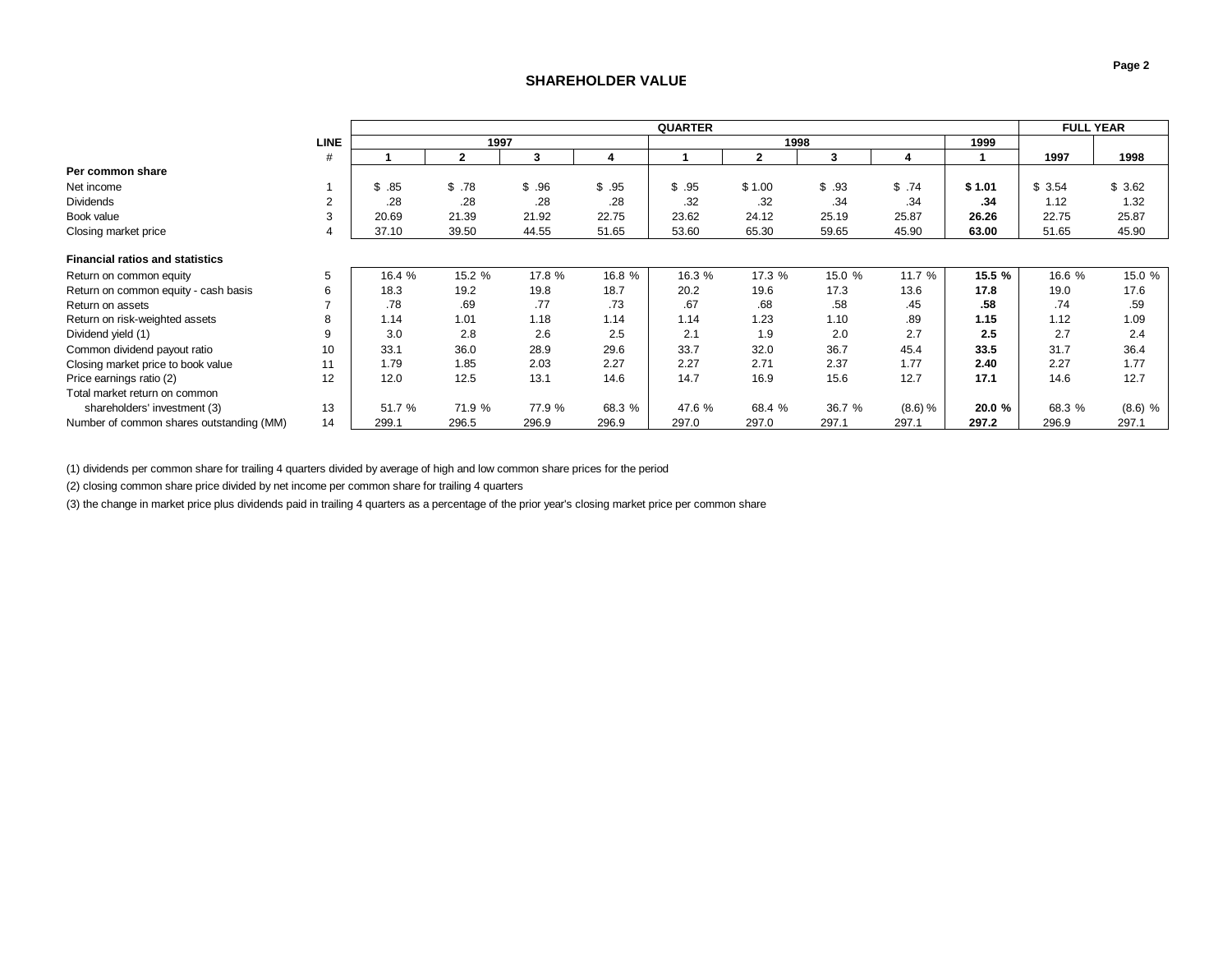# **NET INCOME (\$MILLIONS)**

<span id="page-3-0"></span>

|                                                           |                         | <b>QUARTER</b> |                |        |        |                      |                |        |        | <b>FULL YEAR</b> |         |         |
|-----------------------------------------------------------|-------------------------|----------------|----------------|--------|--------|----------------------|----------------|--------|--------|------------------|---------|---------|
|                                                           | <b>LINE</b>             |                | 1997           |        |        |                      | 1998           |        |        | 1999             |         |         |
|                                                           | $\#$                    | 1              | $\mathbf{2}$   | 3      | 4      | $\blacktriangleleft$ | $\overline{2}$ | 3      | 4      | 1                | 1997    | 1998    |
| Net interest income (TEB)                                 | 1                       | \$720          | \$726          | \$739  | \$798  | \$810                | \$772          | \$784  | \$774  | \$838            | \$2,983 | \$3,140 |
| Provision for credit losses                               | $\overline{\mathbf{c}}$ | 40             | 40             | 40     | 240    | 63                   | 62             | 263    | 62     | 175              | 360     | 450     |
| Other income (page 12)                                    | 3                       | 540            | 565            | 657    | 888    | 707                  | 828            | 1,005  | 657    | 937              | 2,650   | 3,197   |
| Net interest and other income                             | 4                       | 1,220          | 1,251          | 1,356  | 1,446  | 1,454                | 1,538          | 1,526  | 1,369  | 1,600            | 5,273   | 5,887   |
| Non-interest expenses (page 13)                           | 5                       | 758            | 820            | 850    | 955    | 914                  | 985            | 1,033  | 1,024  | 1,071            | 3,383   | 3,956   |
| Income before provision for income taxes                  | 6                       | 462            | 431            | 506    | 491    | 540                  | 553            | 493    | 345    | 529              | 1,890   | 1,931   |
| Provision for income taxes (TEB)                          | $\overline{7}$          | 198            | 191            | 211    | 202    | 247                  | 246            | 206    | 111    | 217              | 802     | 810     |
| Net income                                                | 8                       | 264            | 240            | 295    | 289    | 293                  | 307            | 287    | 234    | 312              | 1,088   | 1,121   |
| Preferred dividends                                       | 9                       | 8              | $\overline{7}$ | 8      | 8      | 11                   | 10             | 12     | 12     | 11               | 31      | 45      |
| Net income applicable to common shares                    | 10                      | \$256          | \$233          | \$287  | \$281  | \$282                | \$297          | \$275  | \$222  | \$301            | \$1,057 | \$1,076 |
| Average number of common shares<br>outstanding (millions) | 11                      | 302.5          | 298.7          | 296.8  | 296.9  | 297.0                | 297.0          | 297.1  | 297.1  | 297.2            | 298.7   | 297.1   |
| Earnings per share                                        | 12                      | \$0.85         | \$0.78         | \$0.96 | \$0.95 | \$0.95               | \$1.00         | \$0.93 | \$0.74 | \$1.01           | \$3.54  | \$3.62  |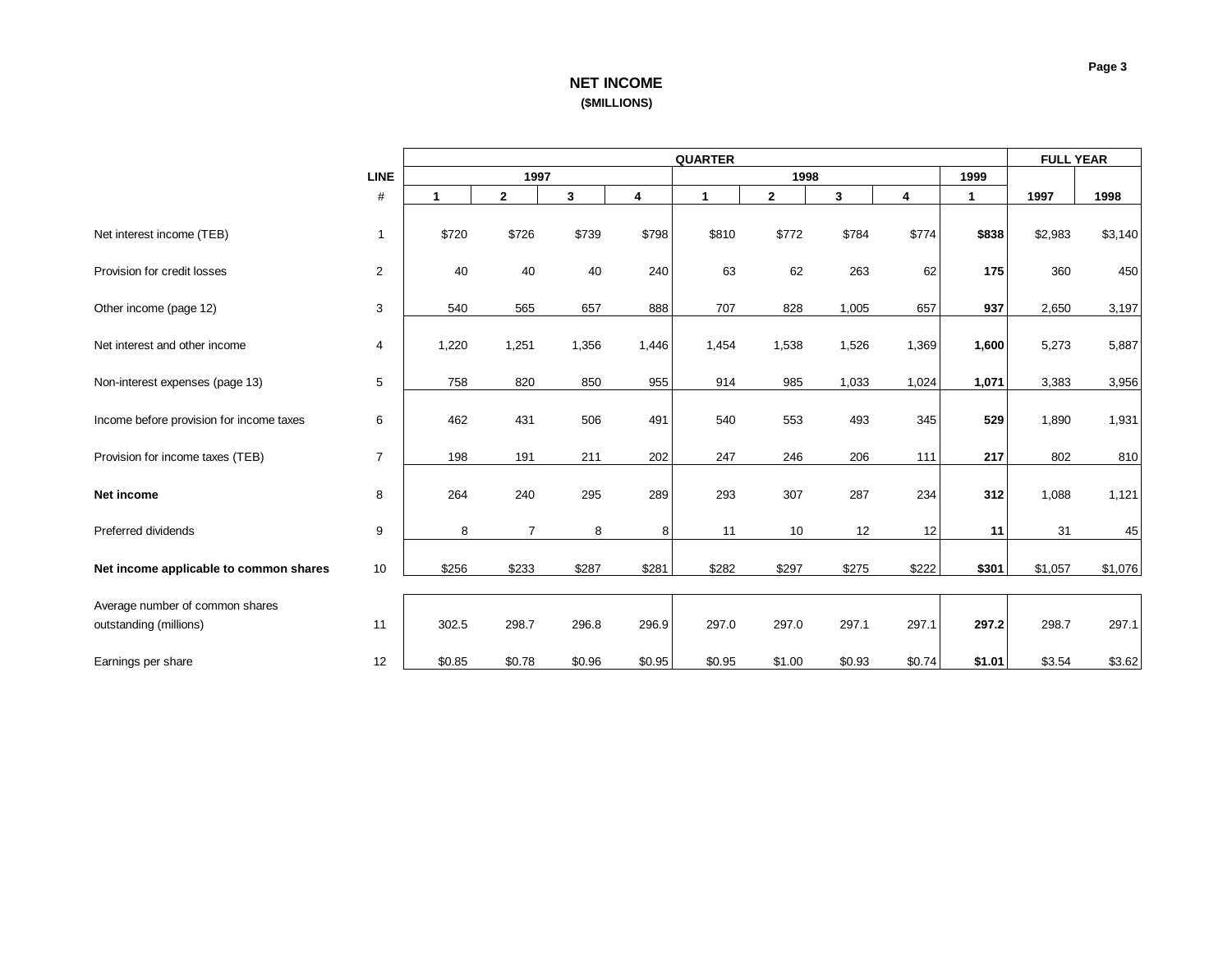### **NET INCOME BY MAJOR BUSINESS SEGMENT - TOTAL BANK (\$MILLIONS)**

<span id="page-4-0"></span>

|                                                        |                | <b>QUARTER</b> |                 |                  |        |                      |                 |              |                         | <b>FULL YEAR</b> |                 |         |
|--------------------------------------------------------|----------------|----------------|-----------------|------------------|--------|----------------------|-----------------|--------------|-------------------------|------------------|-----------------|---------|
|                                                        | <b>LINE</b>    |                | 1997            |                  |        |                      | 1998            |              |                         | 1999             |                 |         |
|                                                        | #              | $\mathbf{1}$   | $\overline{2}$  | $\mathbf{3}$     | 4      | $\blacktriangleleft$ | $\overline{2}$  | $\mathbf{3}$ | $\overline{\mathbf{4}}$ | $\mathbf{1}$     | 1997            | 1998    |
| Net income                                             |                |                |                 |                  |        |                      |                 |              |                         |                  |                 |         |
| Personal & Commercial Banking                          | $\mathbf{1}$   | \$107          | \$114           | \$106            | \$139  | \$130                | \$93            | \$99         | \$126                   | \$107            | \$466           | \$448   |
| Wealth Management Services                             | 2              | 22             | (1)             | 28               | 36     | (3)                  | 43              | 42           | 43                      | 49               | 85              | 125     |
| <b>Total Retail</b>                                    | 3              | 129            | 113             | 134              | 175    | 127                  | 136             | 141          | 169                     | 156              | 551             | 573     |
| Corporate Banking                                      | $\overline{4}$ | 80             | 100             | 97               | 70     | 119                  | 94              | 97           | 87                      | 135              | 347             | 397     |
| <b>Investment Banking</b>                              | 5              | 47             | 42              | 56               | 152    | 56                   | 85              | 159          | (36)                    | 80               | 297             | 264     |
| <b>Total Wholesale</b>                                 | 6              | 127            | 142             | $\overline{153}$ | 222    | 175                  | 179             | 256          | 51                      | 215              | 644             | 661     |
| Other                                                  | $\overline{7}$ | 8              | (15)            | 8                | (108)  | (9)                  | (8)             | (110)        | 14                      | (59)             | (107)           | (113)   |
| <b>Total Bank</b>                                      | 8              | \$264          | \$240           | \$295            | \$289  | \$293                | \$307           | \$287        | \$234                   | \$312            | \$1,088         | \$1,121 |
|                                                        |                |                |                 |                  |        |                      |                 |              |                         |                  |                 |         |
| <b>ROE (%)</b><br>Personal & Commercial Banking        | 9              | 21 %           | 24 %            | 21 %             | $26\%$ | 26 %                 | 18%             | 17 %         | 22 %                    | 18 %             | 23 %            | $20\%$  |
| Wealth Management Services                             | 10             | 11             | (1)             | 13               | 16     | (2)                  | 13              | 13           | 12                      | 14               | 10              | 9       |
| <b>Total Retail</b>                                    | 11             | 18             | 17              | 19               | 23     | 15                   | 16              | 16           | 18                      | 17               | 19              | 16      |
|                                                        |                |                |                 |                  |        |                      |                 |              |                         |                  |                 |         |
| Corporate Banking                                      | 12             | 12             | 15              | 14               | 11     | 17                   | 13              | 14           | 12                      | 18               | 13              | 14      |
| <b>Investment Banking</b>                              | 13             | 22             | 22              | 27               | 70     | 20                   | 30              | 49           | (13)                    | 26               | 36              | 22      |
| <b>Total Wholesale</b>                                 | 14             | 14             | 17              | 17               | 26     | 18                   | 18              | 26           | $\overline{4}$          | 20               | 17              | 16      |
| <b>Total Bank</b>                                      | 15             | 16 %           | 15 %            | 18 %             | 17 %   | 16 %                 | 17 %            | 15 %         | 12 %                    | 16 %             | 17 %            | 15 %    |
| Percentage contribution to total net income            |                |                |                 |                  |        |                      |                 |              |                         |                  |                 |         |
| Personal & Commercial Banking                          | 16             | 41 %           | $48\frac{9}{6}$ | $36\frac{9}{6}$  | 48%    | 44 %                 | $30\frac{9}{6}$ | 34 %         | 54 %                    | 34 %             | $43\frac{9}{6}$ | 40 %    |
| Wealth Management Services                             | 17             | 8              |                 | 9                | 12     | (1)                  | 14              | 15           | 18                      | 16               | 8               | 11      |
| <b>Total Retail</b>                                    | 18             | 49             | 48              | 45               | 60     | 43                   | 44              | 49           | 72                      | 50               | 51              | 51      |
| Corporate Banking                                      | 19             | 30             | 42              | 33               | 24     | 41                   | 31              | 34           | 37                      | 43               | 32              | 35      |
| <b>Investment Banking</b>                              | 20             | 18             | 18              | 19               | 53     | 19                   | 28              | 55           | (15)                    | 26               | 27              | 24      |
| <b>Total Wholesale</b>                                 | 21             | 48             | 60              | 52               | 77     | 60                   | 59              | 89           | 22                      | 69               | 59              | 59      |
| Other                                                  | 22             | 3              | (8)             | 3                | (37)   | (3)                  | (3)             | (38)         | 6                       | (19)             | (10)            | (10)    |
| <b>Total Bank</b>                                      | 23             | 100%           | 100 %           | 100 %            | 100%   | 100%                 | 100 %           | 100 %        | 100 %                   | 100%             | 100 %           | 100%    |
|                                                        |                |                |                 |                  |        |                      |                 |              |                         |                  |                 |         |
| Percentage geographic contribution to total net income |                |                |                 |                  |        |                      |                 |              |                         |                  |                 |         |
| Canada                                                 | 24             | 72 %           | 75 %            | 71%              | 63 %   | 82 %                 | 58 %            | 48 %         | 64%                     | 50%              | 70 %            | 63 %    |
| <b>USA</b>                                             | 25             | 18             | 25              | 19               | 20     | 19                   | 30              | 36           | 15                      | 34               | 21              | 25      |
| Offshore                                               | 26             | 10             |                 | 10               | 17     | (1)                  | 12              | 16           | 21                      | 16               | 9               | 12      |
| <b>Total Bank</b>                                      | 27             | 100 %          | 100 %           | 100 %            | 100 %  | 100 %                | 100 %           | 100 %        | 100 %                   | 100 %            | 100 %           | 100 %   |
|                                                        |                |                |                 |                  |        |                      |                 |              |                         |                  |                 |         |

BASIS OF PRESENTATION OF RESULTS: Results for each segment reflect revenues, expenses, assets and deposits generated by the businesses in that segment. Indirect expenses, such as overhead expenses, and associated revenues are allocated to business segments, using appropriate allocation formulas applied on a consistent basis. Common equity is allocated to business segments using capitalization rates applied to BIS-risk weighted assets, RAROC (Risk Adjusted Return On Capital) calculations, or based on comparable businesses.

OTHER: Includes Real Estate Investments and the effect of transfer pricing differences and any residual unallocated revenues and expenses. The Q3/98 and the Q4/97 general provisions for credit losses of \$200 million each are included in Other. The Q1/99 general provision for credit losses of \$100 is included in Other.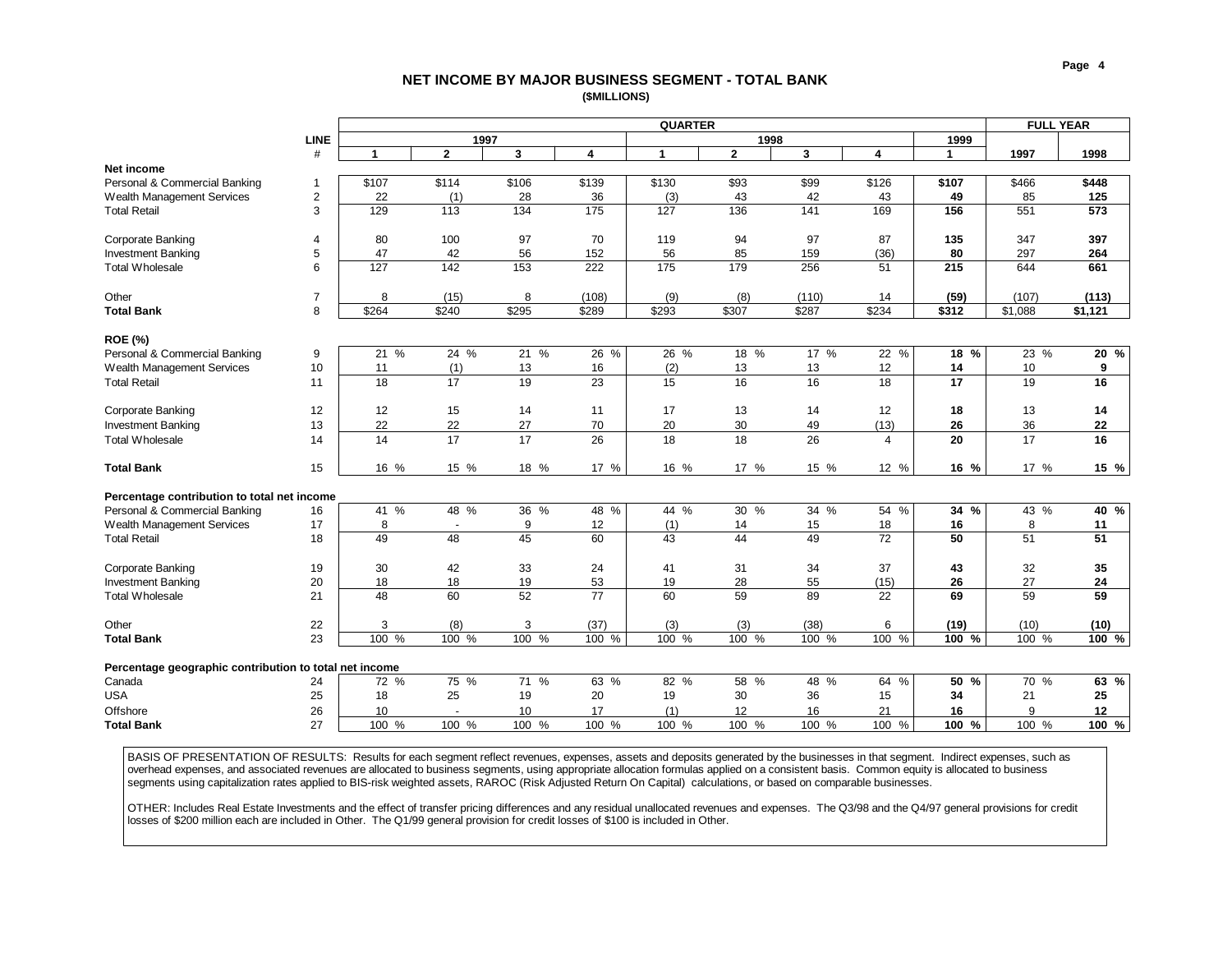# **NET INCOME BY MAJOR BUSINESS SEGMENT - PERSONAL & COMMERCIAL BANKING (\$MILLIONS)**

<span id="page-5-0"></span>

|                                   |                |       |              |       |       | <b>QUARTER</b> |       |       |       |       | <b>FULL YEAR</b> |         |
|-----------------------------------|----------------|-------|--------------|-------|-------|----------------|-------|-------|-------|-------|------------------|---------|
|                                   | <b>LINE</b>    |       | 1997         |       |       |                | 1998  |       |       | 1999  |                  |         |
|                                   | #              |       | $\mathbf{2}$ | 3     | 4     |                | 2     | 3     | 4     |       | 1997             | 1998    |
|                                   |                |       |              |       |       |                |       |       |       |       |                  |         |
| Net interest income (TEB)         |                | \$511 | \$503        | \$522 | \$559 | \$532          | \$507 | \$529 | \$528 | \$519 | \$2,095          | \$2,096 |
| Provision for credit losses       | $\overline{2}$ | 34    | 33           | 32    | (9)   | 42             | 42    | 37    | 35    | 44    | 90               | 156     |
| Other income                      | 3              | 177   | 172          | 194   | 190   | 201            | 190   | 203   | 208   | 212   | 733              | 802     |
| Non-interest expenses             | 4              | 464   | 441          | 498   | 508   | 460            | 484   | 508   | 501   | 496   | 1,911            | 1,953   |
| Net income before taxes           | 5              | 190   | 201          | 186   | 250   | 231            | 171   | 187   | 200   | 191   | 827              | 789     |
| Income taxes (TEB)                | 6              | 83    | 87           | 80    | 111   | 101            | 78    | 88    | 74    | 84    | 361              | 341     |
| Net income                        | ⇁              | \$107 | \$114        | \$106 | \$139 | \$130          | \$93  | \$99  | \$126 | \$107 | \$466            | \$448   |
|                                   |                |       |              |       |       |                |       |       |       |       |                  |         |
|                                   |                |       |              |       |       |                |       |       |       |       |                  |         |
| Selected volumes and ratios       |                |       |              |       |       |                |       |       |       |       |                  |         |
| Average loans and customers'      | 8              | \$51  | \$53         | \$54  | \$55  | \$56           | \$57  | \$59  | \$58  | \$59  | \$53             | \$58    |
| liability under acceptances (\$B) |                |       |              |       |       |                |       |       |       |       |                  |         |
| Average deposits (\$B)            | 9              | 50    | 50           | 50    | 51    | 51             | 50    | 51    | 52    | 53    | 50               | 51      |
| Assets under administration (\$B) | 10             | \$17  | \$18         | \$20  | \$22  | \$20           | \$19  | \$20  | \$20  | \$20  | \$19             | \$20    |
|                                   |                |       |              |       |       |                |       |       |       |       |                  |         |
| Efficiency ratio                  | 11             | 67%   | 65%          | 70%   | 68%   | 63%            | 69%   | 69%   | 68%   | 68%   | 68%              | 67%     |
| Return on common equity           | 12             | 21%   | 24%          | 21%   | 26%   | 26%            | 18%   | 17%   | 22%   | 18%   | 23%              | 20%     |

### PERSONAL AND COMMERCIAL BANKING:

Provides financial services to consumers and small and medium-sized businesses. It encompasses retail banking, electronic banking, credit card services and insurance businesses, operating through a network of retail outlets, automated banking machines, telephones, PCs and the Internet. It also includes income from interest rate gapping.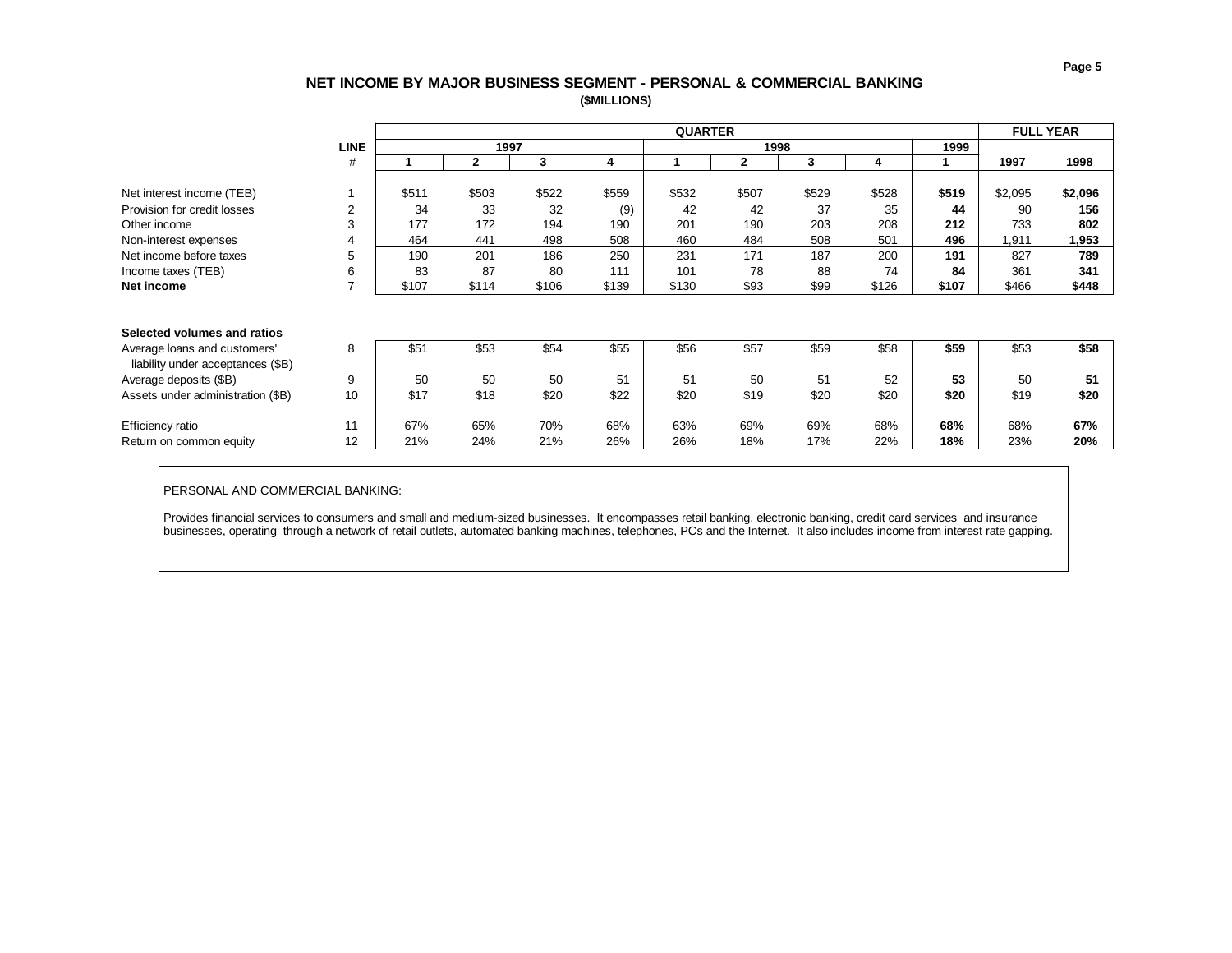### **NET INCOME BY MAJOR BUSINESS SEGMENT - WEALTH MANAGEMENT SERVICES (\$MILLIONS)**

<span id="page-6-0"></span>

|                                                                  |             |      |              |                          |      | <b>QUARTER</b> |       |       |       |              | <b>FULL YEAR</b> |       |
|------------------------------------------------------------------|-------------|------|--------------|--------------------------|------|----------------|-------|-------|-------|--------------|------------------|-------|
|                                                                  | <b>LINE</b> |      | 1997         |                          |      |                | 1998  |       |       | 1999         |                  |       |
|                                                                  | #           |      | $\mathbf{2}$ | 3                        | 4    |                | 2     | 3     | 4     |              | 1997             | 1998  |
| Net interest income (TEB)                                        |             | \$28 | \$32         | \$35                     | \$42 | \$56           | \$64  | \$70  | \$72  | \$68         | \$137            | \$262 |
| Provision for credit losses                                      | 2           |      | 3            | $\overline{\phantom{a}}$ |      |                |       |       |       |              | 3                |       |
| Brokerage commissions & management fees                          | 3           | 166  | 192          | 190                      | 226  | 216            | 273   | 290   | 285   | 354          | 774              | 1,064 |
| Non-interest expenses                                            | 4           | 148  | 197          | 170                      | 198  | 252            | 252   | 278   | 282   | 331          | 713              | 1,064 |
| Net income before taxes                                          | 5           | 46   | 24           | 55                       | 70   | 19             | 84    | 82    | 75    | 90           | 195              | 260   |
| Income taxes (TEB)                                               | 6           | 24   | 25           | 27                       | 34   | 22             | 41    | 40    | 32    | 41           | 110              | 135   |
| Net income                                                       | 7           | \$22 | (\$1)        | \$28                     | \$36 | ( \$3)         | \$43  | \$42  | \$43  | \$49         | \$85             | \$125 |
| Selected volumes and ratios<br>Assets under administration (\$B) |             |      |              |                          |      |                |       |       |       |              |                  |       |
|                                                                  |             |      |              |                          |      |                |       |       |       |              |                  |       |
| Retail brokerage: Canada                                         | 8           | \$21 | \$22         | \$25                     | \$26 | \$33           | \$37  | \$37  | \$35  | \$40         | \$24             | \$36  |
| <b>USA</b>                                                       | 9           | 24   | 26           | 32                       | 35   | 51             | 59    | 66    | 68    | 89           | 29               | 61    |
| Offshore                                                         | 10          |      |              |                          |      |                |       |       |       | $\mathbf{2}$ |                  |       |
| TD mutual funds included in retail brokerage                     | 11          | (3)  | (4)          | (4)                      | (4)  | (8)            | (10)  | (10)  | (10)  | (14)         | (4)              | (10)  |
| Mutual funds: Canada                                             | 12          | 11   | 12           | 13                       | 13   | 13             | 15    | 15    | 14    | 15           | 12               | 14    |
| <b>USA</b>                                                       | 13          | 3    | 3            | 3                        | 4    | 4              | 5     | 5     | 6     | 9            | 3                |       |
| TD Investment Management & other brokerage                       | 14          | 15   | 17           | 23                       | 25   | 27             | 29    | 32    | 32    | 34           | 20               | 30    |
| <b>Total AUA</b>                                                 | 15          | \$71 | \$76         | \$92                     | \$99 | \$120          | \$135 | \$145 | \$145 | \$175        | \$84             | \$136 |
| Efficiency ratio                                                 | 16          | 76%  | 88%          | 76%                      | 74%  | 93%            | 75%   | 77%   | 79%   | 78%          | 78%              | 80%   |
| Return on common equity                                          | 17          | 11%  | $-1%$        | 13%                      | 16%  | $-2%$          | 13%   | 13%   | 12%   | 14%          | 10%              | 9%    |

ROE in Q1/98 would be 7% excluding the impact of \$25 million for acquisition of Rivkin.

ROE in Q2/97 would be 13% excluding the impact of \$29 million for acquisition of Pont.

ROE reflects the capital allocated to this segment including the funding of related goodwill which totalled \$928 million at January 31, 1999.

#### WEALTH MANAGEMENT SERVICES:

Comprised of TD Securities' retail brokerage businesses conducted through Green Line Investor Services (Canada, Europe, Asia), and Waterhouse Investor Service (discount brokerage); and TD Evergreen Investment Services (full service brokerage), TD Trust, Private Banking - as well as Mutual Funds, and TD Investments.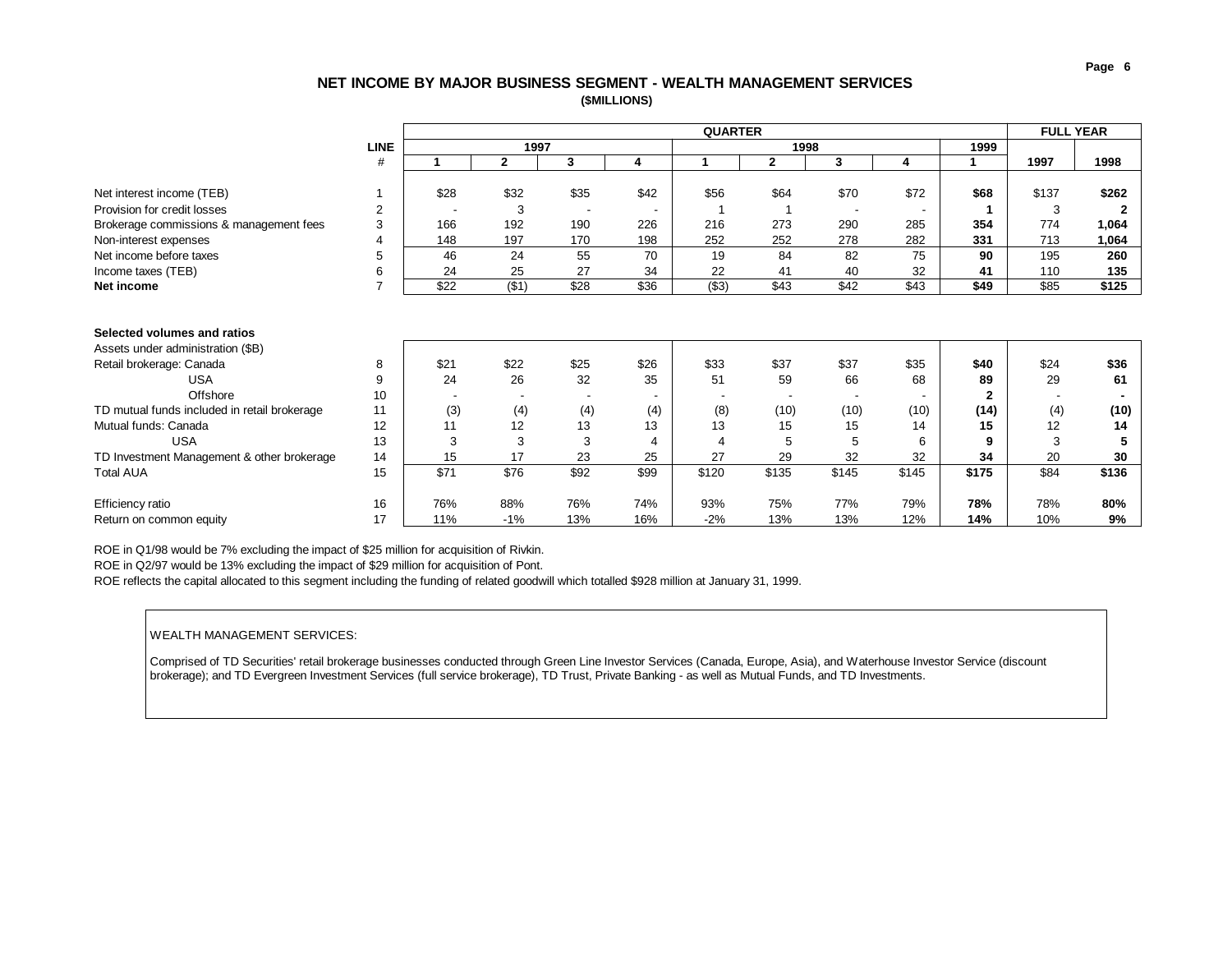<span id="page-7-0"></span>

|                                   |                |       |       |       |       |       |              |       | <b>FULL YEAR</b> |       |       |       |
|-----------------------------------|----------------|-------|-------|-------|-------|-------|--------------|-------|------------------|-------|-------|-------|
|                                   | <b>LINE</b>    |       | 1997  |       |       |       | 1998         |       |                  | 1999  |       |       |
|                                   | #              |       | 2     | 3     | 4     |       | $\mathbf{2}$ | 3     | 4                |       | 1997  | 1998  |
|                                   |                |       |       |       |       |       |              |       |                  |       |       |       |
| Net interest income (TEB)         |                | \$132 | \$140 | \$127 | \$159 | \$150 | \$152        | \$154 | \$162            | \$176 | \$558 | \$618 |
| Provision for credit losses       | $\overline{2}$ | 6     | 3     | 4     | 53    | 20    | 18           | 21    | 27               | 28    | 66    | 86    |
| Credit and advisory fees          | 3              | 55    | 59    | 87    | 71    | 113   | 84           | 95    | 71               | 137   | 272   | 363   |
| Non-interest expenses             | 4              | 44    | 40    | 49    | 57    | 49    | 49           | 59    | 62               | 52    | 190   | 219   |
| Net income before taxes           | 5              | 137   | 156   | 161   | 120   | 194   | 169          | 169   | 144              | 233   | 574   | 676   |
| Income taxes (TEB)                | 6              | 57    | 56    | 64    | 50    | 75    | 75           | 72    | 57               | 98    | 227   | 279   |
| Net income                        | $\overline{7}$ | \$80  | \$100 | \$97  | \$70  | \$119 | \$94         | \$97  | \$87             | \$135 | \$347 | \$397 |
|                                   |                |       |       |       |       |       |              |       |                  |       |       |       |
|                                   |                |       |       |       |       |       |              |       |                  |       |       |       |
| Selected volumes and ratios       |                |       |       |       |       |       |              |       |                  |       |       |       |
| Average loans and customers'      | 8              | \$25  | \$26  | \$27  | \$27  | \$29  | \$29         | \$28  | \$30             | \$33  | \$26  | \$29  |
| liability under acceptances (\$B) |                |       |       |       |       |       |              |       |                  |       |       |       |
|                                   |                |       |       |       |       |       |              |       |                  |       |       |       |
| Efficiency ratio                  | 9              | 24%   | 20%   | 23%   | 25%   | 19%   | 21%          | 24%   | 26%              | 17%   | 23%   | 22%   |
| Return on common equity           | 10             | 12%   | 15%   | 14%   | 11%   | 17%   | 13%          | 14%   | 12%              | 18%   | 13%   | 14%   |

CORPORATE BANKING:

Provides a full range of financial services to our large corporate customers. It includes corporate lending and loan syndications & agency together with deposit gathering, fee for services businesses (Trade Finance & Financial Institutions, Cash Management Services) and the Bank's preferred share investment portfolio. Q1/98 includes an after-tax gain on the sale of the payroll business of \$29MM. Q1/99 includes one-time after-tax security gains of \$35MM.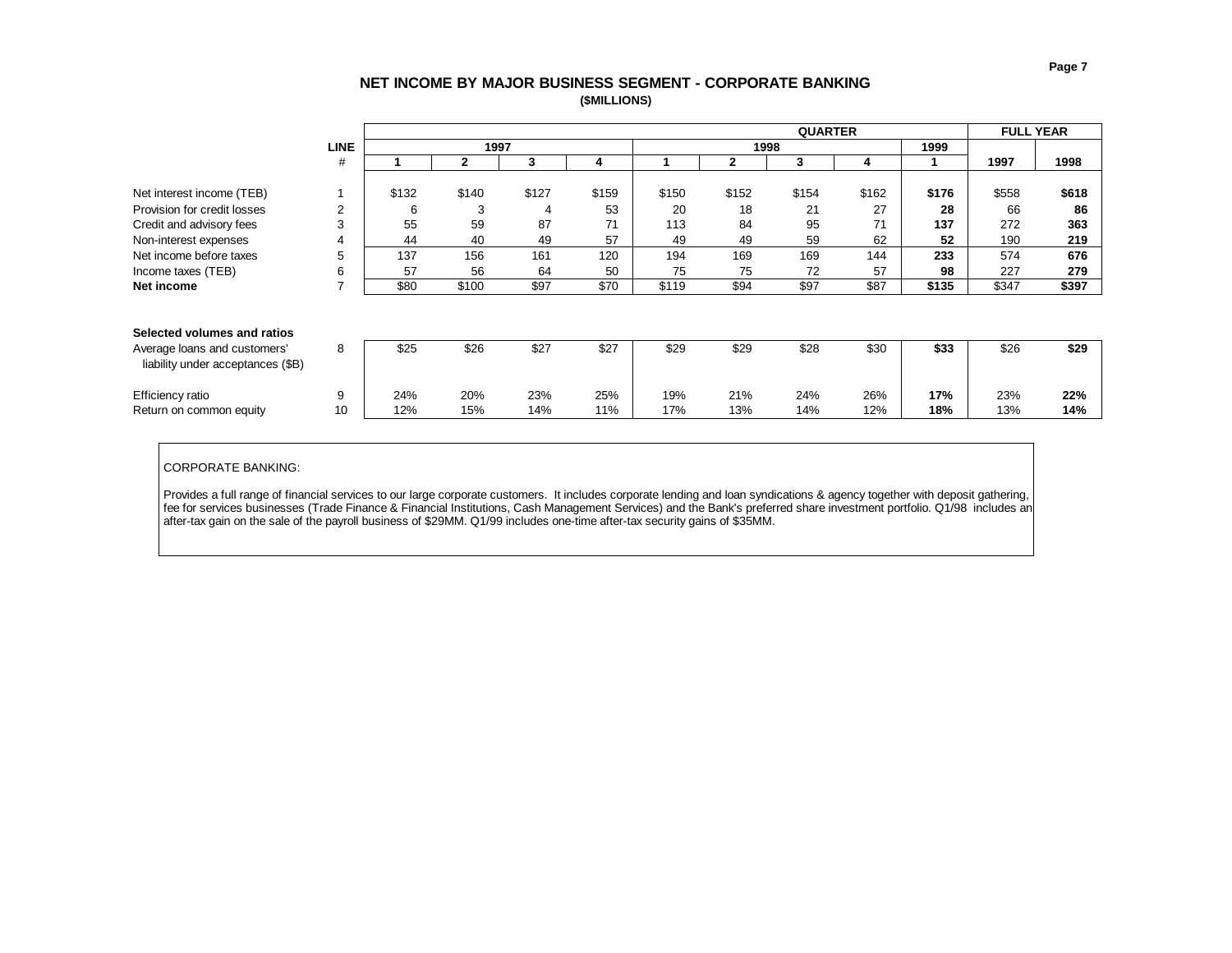# **NET INCOME BY MAJOR BUSINESS SEGMENT - INVESTMENT BANKING (\$MILLIONS)**

<span id="page-8-0"></span>

|                                                    |                | <b>QUARTER</b> |              |      |       |      |                |       |                          |              |       | <b>FULL YEAR</b> |
|----------------------------------------------------|----------------|----------------|--------------|------|-------|------|----------------|-------|--------------------------|--------------|-------|------------------|
|                                                    | <b>LINE</b>    |                | 1997         |      |       |      | 1998           |       |                          | 1999         |       |                  |
|                                                    | #              |                | $\mathbf{2}$ | 3    | 4     |      | $\overline{2}$ | 3     | 4                        |              | 1997  | 1998             |
|                                                    |                |                |              |      |       |      |                |       |                          |              |       |                  |
| Net interest income (TEB)                          |                | \$49           | \$75         | \$57 | \$88  | \$95 | \$88           | \$93  | \$96                     | \$118        | \$269 | \$372            |
| Provision for credit losses                        | $\overline{2}$ |                |              | (1)  |       |      | $\overline{2}$ | 4     | $\overline{\phantom{a}}$ | $\mathbf{2}$ |       |                  |
| Trading, underwriting & advisory fees              | 3              | 126            | 108          | 168  | 353   | 148  | 258            | 387   | 42                       | 209          | 755   | 835              |
| Non-interest expenses                              | 4              | 97             | 107          | 128  | 176   | 148  | 191            | 182   | 205                      | 186          | 508   | 726              |
| Net income before taxes                            | 5              | 78             | 75           | 98   | 264   | 95   | 153            | 294   | (67)                     | 139          | 515   | 475              |
| Income taxes (TEB)                                 | 6              | 31             | 33           | 42   | 112   | 39   | 68             | 135   | (31)                     | 59           | 218   | 211              |
| Net income                                         | $\overline{ }$ | \$47           | \$42         | \$56 | \$152 | \$56 | \$85           | \$159 | (\$36)                   | \$80         | \$297 | \$264            |
|                                                    |                |                |              |      |       |      |                |       |                          |              |       |                  |
|                                                    |                |                |              |      |       |      |                |       |                          |              |       |                  |
| Selected volumes and ratios                        |                |                |              |      |       |      |                |       |                          |              |       |                  |
| Securities purchased under resale agreements (\$B) | 8              | \$14           | \$23         | \$23 | \$23  | \$27 | \$29           | \$33  | \$12                     | \$23         | \$21  | \$25             |
| Trading securities (\$B)                           | 9              | 15             | 16           | 18   | 21    | 25   | 31             | 44    | 37                       | 47           | 17    | 34               |
| Short sales of securities (\$B)                    | 10             | 8              | 8            | 8    | 10    | 9    | 10             | 16    | 13                       | 16           | 8     | 12               |
| Securities sold under repurchase agreements (\$B)  | 11             | 12             | 20           | 19   | 15    | 19   | 21             | 24    | 8                        | 16           | 16    | 18               |
|                                                    |                |                |              |      |       |      |                |       |                          |              |       |                  |
| Efficiency ratio                                   | 12             | 55%            | 58%          | 57%  | 40%   | 61%  | 55%            | 38%   | 149%                     | 57%          | 50%   | 60%              |
| Return on common equity                            | 13             | 22%            | 22%          | 27%  | 70%   | 20%  | 30%            | 49%   | $-13%$                   | 26%          | 36%   | 22%              |

INVESTMENT BANKING:

Comprised of TD Securities' businesses related to foreign exchange, interest rate derivatives, fixed income, high yield, money market , M & A advisory, equities and structured finance, merchant banking and funding - as well as head office common share investment portfolio.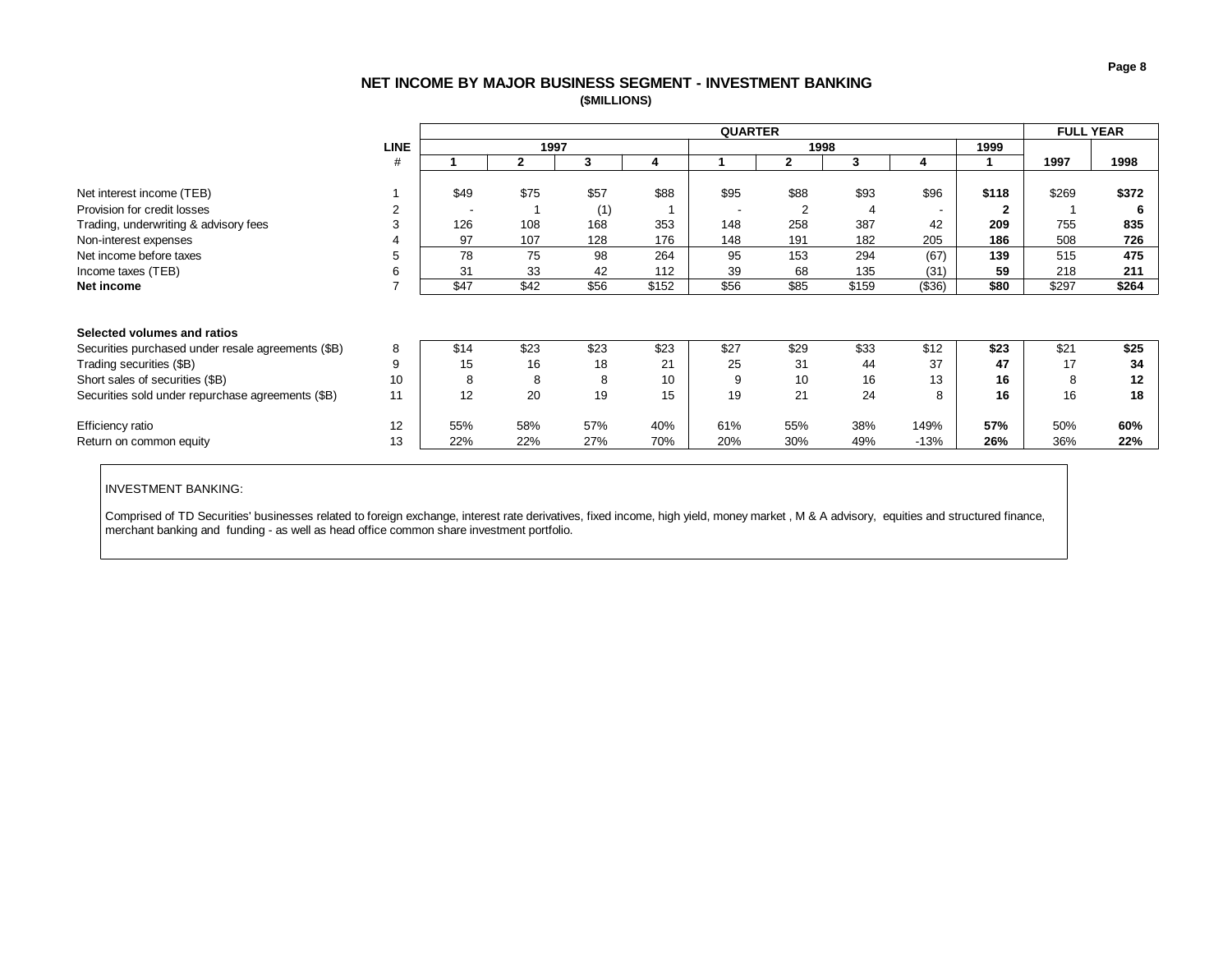### **NII, MARGINS, RATES AND OTHER STATISTICS (\$MILLIONS)**

<span id="page-9-0"></span>

|                                                 | <b>QUARTER</b> |           |                          |                  |           |                |                  |                | <b>FULL YEAR</b>        |              |           |           |
|-------------------------------------------------|----------------|-----------|--------------------------|------------------|-----------|----------------|------------------|----------------|-------------------------|--------------|-----------|-----------|
|                                                 | <b>LINE</b>    |           | 1997                     |                  |           |                | 1998             |                |                         | 1999         |           |           |
|                                                 | #              | 1         | $\overline{2}$           | 3                | 4         | $\overline{1}$ | $\mathbf{2}$     | 3              | $\overline{\mathbf{4}}$ | $\mathbf{1}$ | 1997      | 1998      |
| Net interest income                             |                |           |                          |                  |           |                |                  |                |                         |              |           |           |
| Net interest income                             | $\mathbf{1}$   | \$686     | \$683                    | \$702            | \$751     | \$760          | \$717            | \$736          | \$728                   | \$793        | \$2,822   | \$2,941   |
| TEB adjustment                                  | $\overline{c}$ | 34        | 43                       | 37               | 47        | 50             | 55               | 48             | 46                      | 45           | 161       | 199       |
| Net interest income (TEB)                       | 3              | \$720     | \$726                    | \$739            | \$798     | \$810          | \$772            | \$784          | \$774                   | \$838        | \$2,983   | \$3,140   |
|                                                 |                |           |                          |                  |           |                |                  |                |                         |              |           |           |
| <b>Average assets</b>                           |                |           |                          |                  |           |                |                  |                |                         |              |           |           |
| Average earning assets                          | $\overline{4}$ | \$116,692 | \$124,302                | \$129,765        | \$136,739 | \$145,776      | \$155,213        | \$165,392      | \$178,398               | \$181,123    | \$126,897 | \$161,244 |
| Average total assets                            | 5              | 134,698   | 141,865                  | 151,325          | 157,557   | 172,931        | 184,173          | 196,746        | 208,343                 | 211,978      | 146,397   | 190,600   |
|                                                 |                |           |                          |                  |           |                |                  |                |                         |              |           |           |
| Trading related income (TEB)*                   |                |           |                          |                  |           |                |                  |                |                         |              |           |           |
| Interest rate                                   | 6              | \$41      | \$37                     | \$64             | \$98      | \$58           | \$121            | \$104          | \$113                   | \$76         | \$240     | \$396     |
| Foreign exchange                                | $\overline{7}$ | 19        | 21                       | 21               | 20        | 32             | 24               | 23             | 33                      | 47           | 81        | 112       |
| Equity and other                                | 8              | 6         | 44                       | 15               | 23        | 20             | 43               | 10             | (113)                   | 55           | 88        | (40)      |
| Total trading income                            | 9              | \$66      | \$102                    | \$100            | \$141     | \$110          | \$188            | \$137          | \$33                    | \$178        | \$409     | \$468     |
|                                                 |                |           |                          |                  |           |                |                  |                |                         |              |           |           |
| Impact on NII from impaired loans               |                |           |                          |                  |           |                |                  |                |                         |              |           |           |
| Reduction/(increase) in NII from impaired loans |                |           |                          |                  |           |                |                  |                |                         |              |           |           |
| Gross                                           | 10             | \$14      | \$18                     | \$17             | \$15      | \$11           | \$17             | \$9            | \$16                    | \$15         | \$64      | \$53      |
| Recoveries                                      | 11             | (4)       | (3)                      | (4)              | (2)       | (4)            | (4)              | (4)            | (4)                     | (3)          | (13)      | (16)      |
| Net reduction/(increase)                        | 12             | \$10      | \$15                     | $\overline{$13}$ | \$13      | \$7            | $\overline{$13}$ | \$5            | \$12                    | \$12         | \$51      | \$37      |
|                                                 |                |           |                          |                  |           |                |                  |                |                         |              |           |           |
| Net interest margin                             |                |           |                          |                  |           |                |                  |                |                         |              |           |           |
| N.I.I. (TEB) as a % of average earning assets   | 13             | 2.45 %    | 2.40 %                   | 2.26 %           | 2.31 %    | 2.21 %         | 2.04 %           | 1.88 %         | 1.72 %                  | 1.84 %       | 2.35 %    | 1.95 %    |
| N.I.I. (TEB) as a % of average total assets     | 14             | 2.12      | 2.10                     | 1.94             | 2.01      | 1.86           | 1.72             | 1.58           | 1.47                    | 1.57         | 2.04      | 1.65      |
|                                                 |                |           |                          |                  |           |                |                  |                |                         |              |           |           |
| <b>Effective tax rates</b>                      |                |           |                          |                  |           |                |                  |                |                         |              |           |           |
| Published                                       | 15             | 38.3 %    | 38.1 %                   | 37.1 %           | 34.9 %    | 40.2 %         | 38.4 %           | 35.5 %         | 21.7 %                  | 35.5 %       | 37.1 %    | 35.3 %    |
| <b>TEB</b>                                      | 16             | 42.9      | 44.3                     | 41.7             | 41.2      | 45.7           | 44.5             | 41.8           | 32.3                    | 41.0         | 42.4      | 42.0      |
|                                                 |                |           |                          |                  |           |                |                  |                |                         |              |           |           |
| Number of common shares outstanding (millions)  |                |           |                          |                  |           |                |                  |                |                         |              |           |           |
| At end of period                                | 17             | 299.1     | 296.5                    | 296.9            | 296.9     | 297.0          | 297.0            | 297.1          | 297.1                   | 297.2        | 296.9     | 297.1     |
| Average for period                              | 18             | 302.5     | 298.7                    | 296.8            | 296.9     | 297.0          | 297.0            | 297.1          | 297.1                   | 297.2        | 298.7     | 297.0     |
|                                                 |                |           |                          |                  |           |                |                  |                |                         |              |           |           |
| <b>Asset securitization</b>                     |                |           |                          |                  |           |                |                  |                |                         |              |           |           |
| Securitized during the quarter                  |                |           |                          |                  |           |                |                  |                |                         |              |           |           |
| Mortgages                                       | 19             |           | 353                      | 816              | 799       | 471            | 498              |                | 582                     |              | 1,968     | 1,551     |
| <b>Credit Cards</b>                             | 20             |           | $\overline{\phantom{a}}$ |                  |           | $\sim$         | $\sim$           | 1,140          | 560                     |              | $\sim$    | 1,700     |
|                                                 |                |           |                          |                  |           |                |                  |                |                         |              |           |           |
| Outstanding at period end                       | 21             | $\sim$    | 353                      | 1,151            | 1,901     | 2,305          | 2,715            | 3,723          | 4,721                   | 4,544        | 1,901     | 4,721     |
|                                                 |                |           |                          |                  |           |                |                  |                |                         |              |           |           |
| Income statement impact                         |                |           |                          |                  |           |                |                  |                |                         |              |           |           |
| Net interest income                             | 22             |           | $\overline{\phantom{a}}$ | (\$2)            | (\$3)     | (\$4)          | (\$4)            | $($ \$5)       | (\$33)                  | (\$31)       | (\$5)     | (\$46)    |
| Other income                                    | 23             |           |                          |                  |           | 2              | 3                | $\overline{4}$ | 24                      | 15           |           | 33        |
| Provision for credit losses                     | 24             |           |                          |                  |           |                |                  |                | (10)                    | (13)         |           | (10)      |
| Total impact                                    | 25             | ÷.        |                          | (32)             | ( \$3)    | $($ \$2)       | (\$1)            | (\$1)          | \$1                     | ( \$3)       | $($ \$5)  | (\$3)     |

\* Includes trading-related income reported in net interest and other income.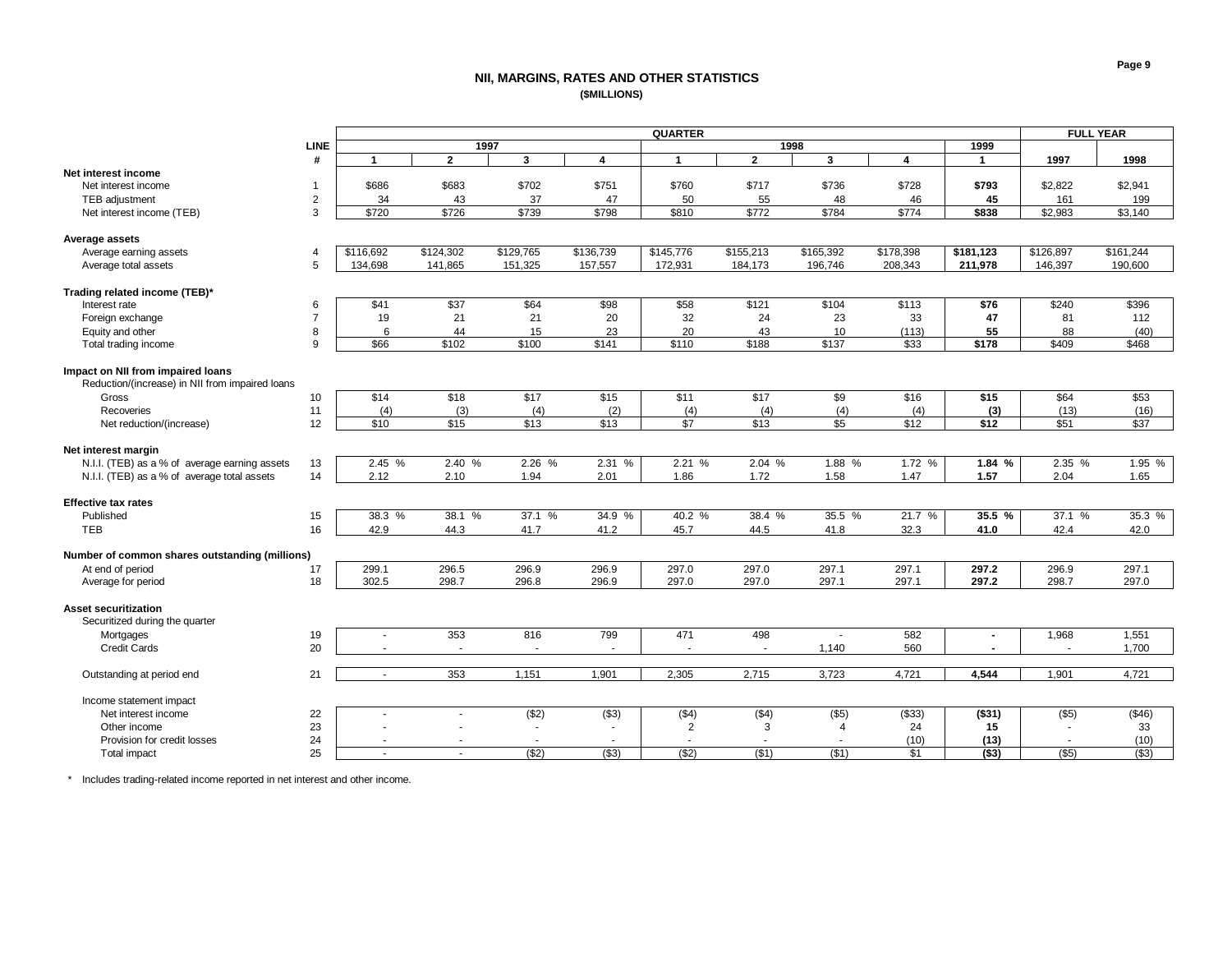# **INTEREST RATE SENSITIVITY, SECURITIES, DEFERRED REVENUE AND GOODWILL**

**(\$MILLIONS)**

<span id="page-10-0"></span>

|                                                             |                | <b>AS AT QUARTER END</b> |              |         |                          |         |                |        |                |         |  |  |
|-------------------------------------------------------------|----------------|--------------------------|--------------|---------|--------------------------|---------|----------------|--------|----------------|---------|--|--|
|                                                             | <b>LINE</b>    |                          | 1997         |         |                          |         | 1998           |        |                | 1999    |  |  |
|                                                             | #              | 1                        | $\mathbf{2}$ | 3       | 4                        | 1       | $\mathbf{2}$   | 3      | 4              | 1       |  |  |
|                                                             |                |                          |              |         |                          |         |                |        |                |         |  |  |
| Interest sensitive liability gap within 1 year (\$billions) | $\overline{1}$ | \$6.2                    | \$5.5        | \$6.7   | \$6.9                    | \$5.1   | \$4.9          | \$1.0  | \$1.5          | (\$3.8) |  |  |
| After tax impact of 1% increase in interest rates on        |                |                          |              |         |                          |         |                |        |                |         |  |  |
| Common shareholders' equity                                 | $\overline{c}$ | (\$184)                  | (\$164)      | (\$159) | (\$173)                  | (\$132) | (\$130)        | (\$77) | (\$74)         | (\$112) |  |  |
| Annual net income                                           | 3              | (21)                     | (19)         | (17)    | (15)                     | 3       | (6)            | 13     | 38             | 5       |  |  |
|                                                             |                |                          |              |         |                          |         |                |        |                |         |  |  |
| Securities - surplus (deficit) over book                    |                |                          |              |         |                          |         |                |        |                |         |  |  |
| <b>Canadian Governments</b>                                 | 4              | \$12                     | (\$3)        | (\$2)   | \$17                     | (\$7)   | $($ \$6)       | (\$6)  | (\$1)          | (\$2)   |  |  |
| U.S. Federal Government                                     | 5              | (7)                      | (17)         |         | $\mathbf{1}$             |         | 4              | -1     | $\overline{7}$ |         |  |  |
| Corporate Bonds/Debentures/Commercial Paper                 | 6              | 5                        | 23           | 19      | (3)                      | (11)    | (8)            | (13)   | (5)            | 3       |  |  |
| <b>Preferred Shares</b>                                     | $\overline{7}$ | 40                       | 33           | 52      | 59                       | 43      | 43             | 42     | 17             | 19      |  |  |
| Common & Equivalents                                        | 8              | 381                      | 471          | 824     | 600                      | 727     | 932            | 746    | 459            | 880     |  |  |
| <b>Total</b>                                                | 9              | \$431                    | \$507        | \$893   | \$674                    | \$753   | \$965          | \$770  | \$477          | \$900   |  |  |
|                                                             |                |                          |              |         |                          |         |                |        |                |         |  |  |
| <b>Deferred revenues</b>                                    |                |                          |              |         |                          |         |                |        |                |         |  |  |
| Credit fees                                                 | 10             | \$125                    | \$133        | \$136   | \$118                    | \$127   | \$145          | \$128  | \$142          | \$183   |  |  |
| Derivatives                                                 | 11             | 115                      | 123          | 116     | 111                      | 120     | 130            | 135    | 133            | 134     |  |  |
| <b>Total</b>                                                | 12             | \$240                    | \$256        | \$252   | \$229                    | \$247   | \$275          | \$263  | \$275          | \$317   |  |  |
|                                                             |                |                          |              |         |                          |         |                |        |                |         |  |  |
| Goodwill                                                    |                |                          |              |         |                          |         |                |        |                |         |  |  |
| At beginning of period                                      | 13             | \$522                    | \$519        | \$531   | \$517                    | \$522   | \$756          | \$734  | \$915          | \$958   |  |  |
| Arising during the period                                   | 14             |                          |              |         | $\overline{\phantom{a}}$ | 227     | $\blacksquare$ | 151    | 37             | 3       |  |  |
| Amortized in the period                                     | 15             | (7)                      | (7)          | (7)     | (7)                      | (9)     | (10)           | (11)   | (13)           | (13)    |  |  |
| Foreign exchange adjustment                                 | 16             | 4                        | 19           | (7)     | 12                       | 16      | (12)           | 41     | 19             | (20)    |  |  |
| At end of period                                            | 17             | \$519                    | \$531        | \$517   | \$522                    | \$756   | \$734          | \$915  | \$958          | \$928   |  |  |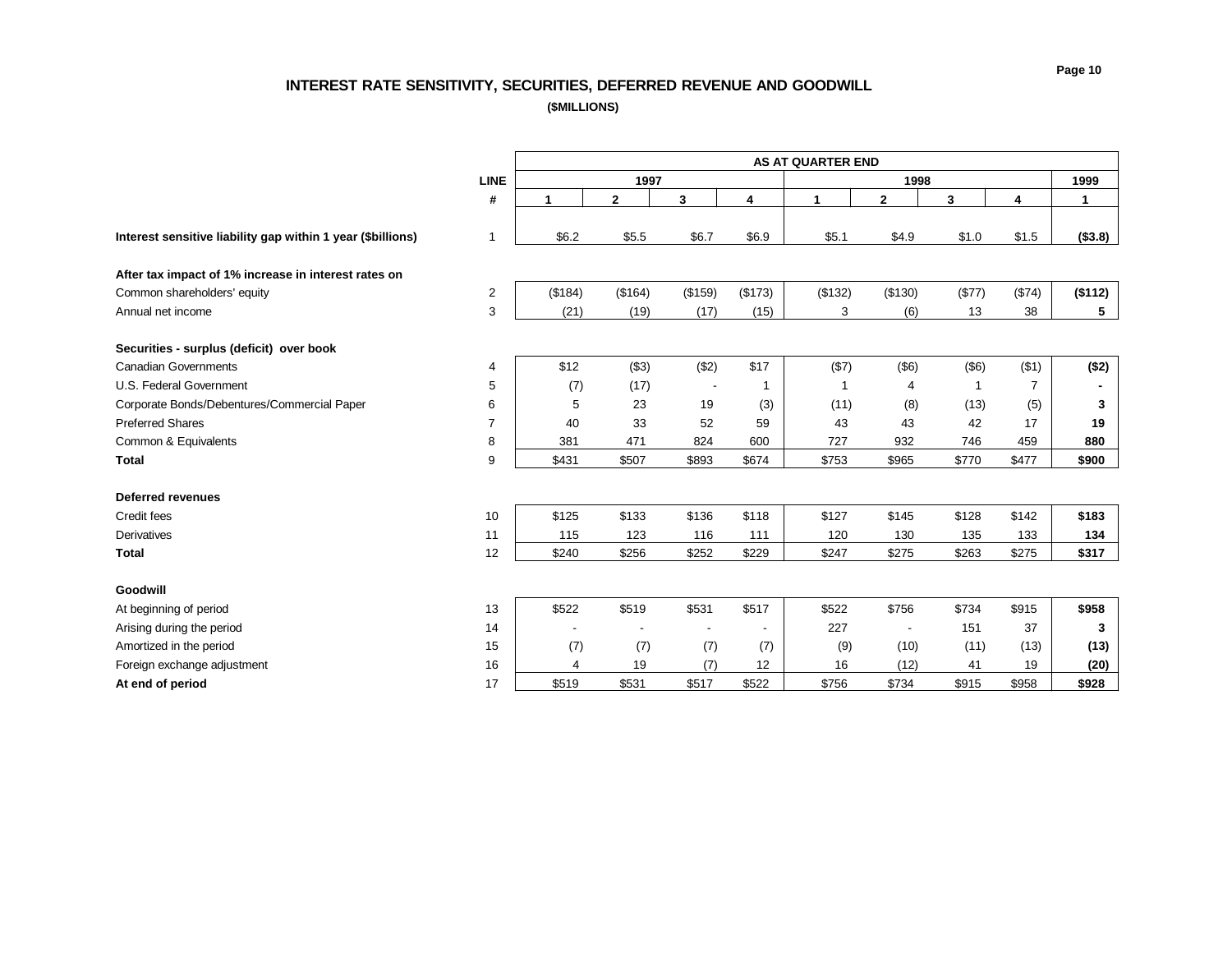# **NET INTEREST INCOME (\$MILLIONS)**

<span id="page-11-0"></span>

|                              |                |         |              | <b>FULL YEAR</b> |         |         |              |         |         |         |         |         |
|------------------------------|----------------|---------|--------------|------------------|---------|---------|--------------|---------|---------|---------|---------|---------|
|                              | <b>LINE</b>    |         | 1997         |                  |         |         | 1998         |         |         | 1999    |         |         |
|                              | #              |         | $\mathbf{2}$ | 3                | 4       | 1       | $\mathbf{2}$ | 3       | 4       | 1       | 1997    | 1998    |
| Interest income<br>Loans     |                | \$1,510 | \$1,525      | \$1,595          | \$1,680 | \$1,759 | \$1,776      | \$1,950 | \$2,005 | \$1,897 | \$6,310 | \$7,490 |
| Securities                   | 2              | 288     | 306          | 323              | 374     | 427     | 447          | 548     | 751     | 715     | 1,291   | 2,173   |
| Deposits with banks          | 3              | 52      | 56           | 42               | 75      | 84      | 96           | 81      | 73      | 81      | 225     | 334     |
| Total interest income        | 4              | 1,850   | 1,887        | 1,960            | 2,129   | 2,270   | 2,319        | 2,579   | 2,829   | 2,693   | 7,826   | 9,997   |
| Interest expense<br>Deposits | 5              | 911     | 932          | 971              | 1,078   | 1,195   | 1,315        | 1,472   | 1,600   | 1,520   | 3,892   | 5,582   |
| Subordinated notes           | 6              | 48      | 54           | 50               | 40      | 47      | 63           | 58      | 58      | 54      | 192     | 226     |
| Other                        | $\overline{7}$ | 205     | 218          | 237              | 260     | 268     | 224          | 313     | 443     | 326     | 920     | 1,248   |
| Total interest expense       | 8              | 1,164   | 1,204        | 1,258            | 1,378   | 1,510   | 1,602        | 1,843   | 2,101   | 1,900   | 5,004   | 7,056   |
| Net interest income          | 9              | \$686   | \$683        | \$702            | \$751   | \$760   | \$717        | \$736   | \$728   | \$793   | \$2,822 | \$2,941 |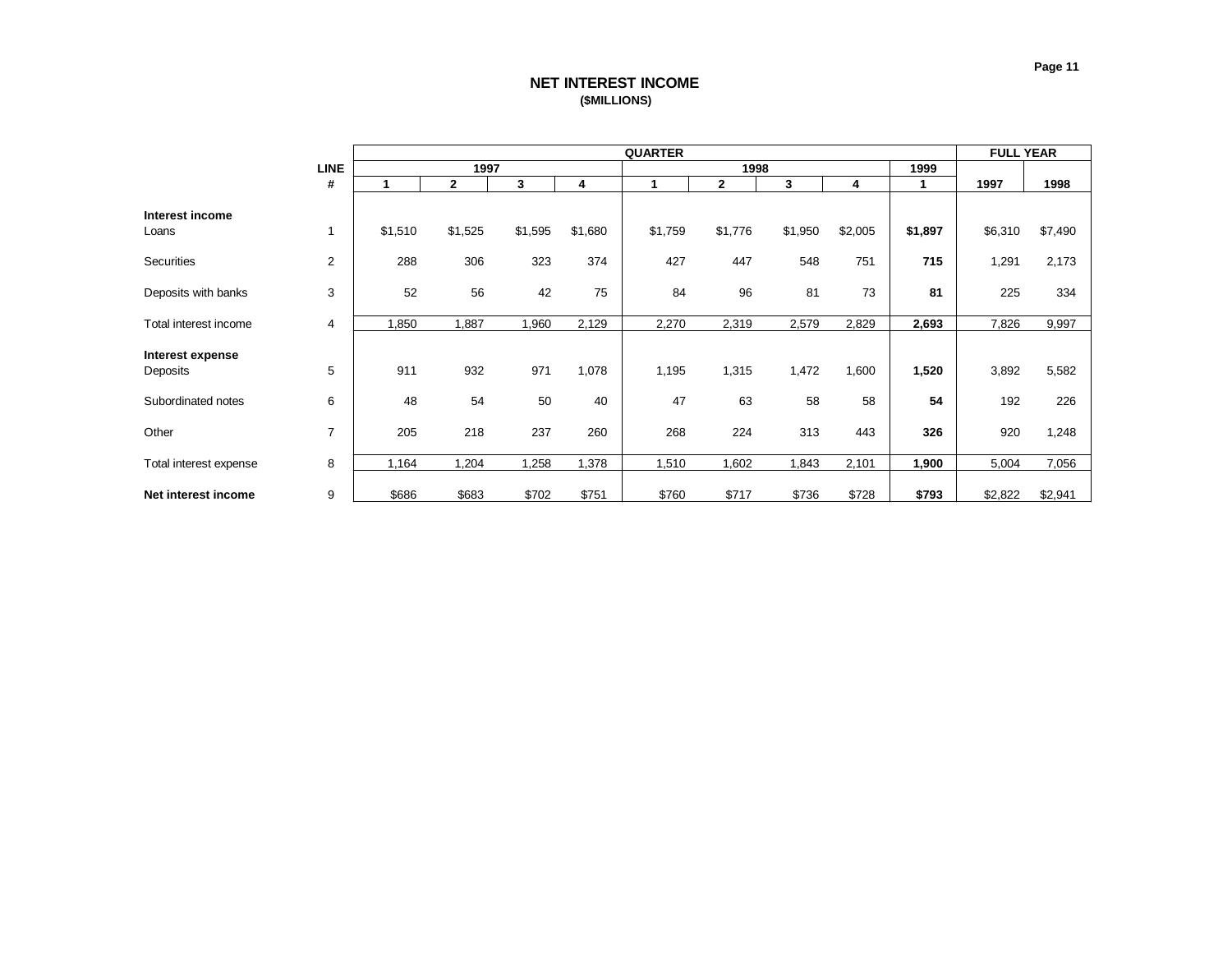# **OTHER INCOME (\$MILLIONS)**

<span id="page-12-0"></span>

|                                                      |                | <b>QUARTER</b> |              |       |                          |                |              |                | <b>FULL YEAR</b>        |              |         |         |
|------------------------------------------------------|----------------|----------------|--------------|-------|--------------------------|----------------|--------------|----------------|-------------------------|--------------|---------|---------|
|                                                      | <b>LINE</b>    |                | 1997         |       |                          |                | 1998         |                |                         | 1999         |         |         |
|                                                      | #              | $\mathbf{1}$   | $\mathbf{2}$ | 3     | 4                        | $\mathbf{1}$   | $\mathbf{2}$ | $\mathbf{3}$   | $\overline{\mathbf{4}}$ | $\mathbf{1}$ | 1997    | 1998    |
| Discount brokerage                                   | $\mathbf{1}$   | \$113          | \$107        | \$111 | \$136                    | \$127          | \$163        | \$167          | \$177                   | \$238        | \$467   | \$634   |
| Full service brokerage and other securities services | 2              | 65             | 59           | 117   | 92                       | 93             | 128          | 104            | 54                      | 112          | 333     | 379     |
| Mutual fund management                               | 3              | 32             | 36           | 40    | 44                       | 44             | 48           | 56             | 56                      | 59           | 152     | 204     |
| Credit fees                                          | $\overline{4}$ | 80             | 79           | 101   | 92                       | 82             | 105          | 119            | 97                      | 100          | 352     | 403     |
| Service charges                                      | 5              | 66             | 66           | 68    | 68                       | 69             | 70           | 72             | 72                      | 68           | 268     | 283     |
| Card services                                        | 6              | 41             | 37           | 43    | 44                       | 44             | 41           | 46             | 49                      | 46           | 165     | 180     |
| Trading income                                       | $\overline{7}$ | 46             | 63           | 70    | 91                       | 65             | 153          | 95             | (15)                    | 99           | 270     | 298     |
| Net investment securities gains                      | 8              | 25             | 40           | 32    | 232                      | 36             | 42           | 248            | 60                      | 132          | 329     | 386     |
| Foreign exchange - non-trading                       | 9              | 17             | 21           | 16    | 27                       | 22             | 20           | 29             | 24                      | 16           | 81      | 95      |
| Property rental income                               | 10             | 15             | 13           | 12    | 14                       | 18             | 10           | 17             | 16                      | 13           | 54      | 61      |
| Insurance                                            | 11             | 9              | 11           | 12    | 10                       | 13             | 13           | 14             | 16                      | 14           | 42      | 56      |
| Income - asset securitizations                       | 12             |                |              |       | $\overline{\phantom{a}}$ | $\overline{c}$ | 3            | $\overline{4}$ | 24                      | 14           | ä,      | 33      |
| Other consumer services                              | 13             | 10             | 12           | 10    | 13                       | $\overline{7}$ | 9            | 6              | 6                       | 8            | 45      | 28      |
| Other commercial and corporate services              | 14             | 21             | 21           | 25    | 25                       | 85             | 23           | 28             | 21                      | 18           | 92      | 157     |
| Total other income - page 3 (line 3)                 | 15             | \$540          | \$565        | \$657 | \$888                    | \$707          | \$828        | \$1,005        | \$657                   | \$937        | \$2,650 | \$3,197 |
|                                                      |                |                |              |       |                          |                |              |                |                         |              |         |         |
| Foreign exchange included above:<br>Trading income   | 16             | \$19           | \$21         | \$22  | \$18                     | \$32           | \$24         | \$23           | \$33                    | \$46         | \$80    | \$112   |
|                                                      |                |                |              |       |                          |                |              |                |                         |              |         |         |
| Non-trading                                          | 17             | 17             | 21           | 16    | 27                       | 22             | 20           | 29             | 24                      | 16           | 81      | 95      |
| Total foreign exchange                               | 18             | \$36           | \$42         | \$38  | \$45                     | \$54           | \$44         | \$52           | \$57                    | \$62         | \$161   | \$207   |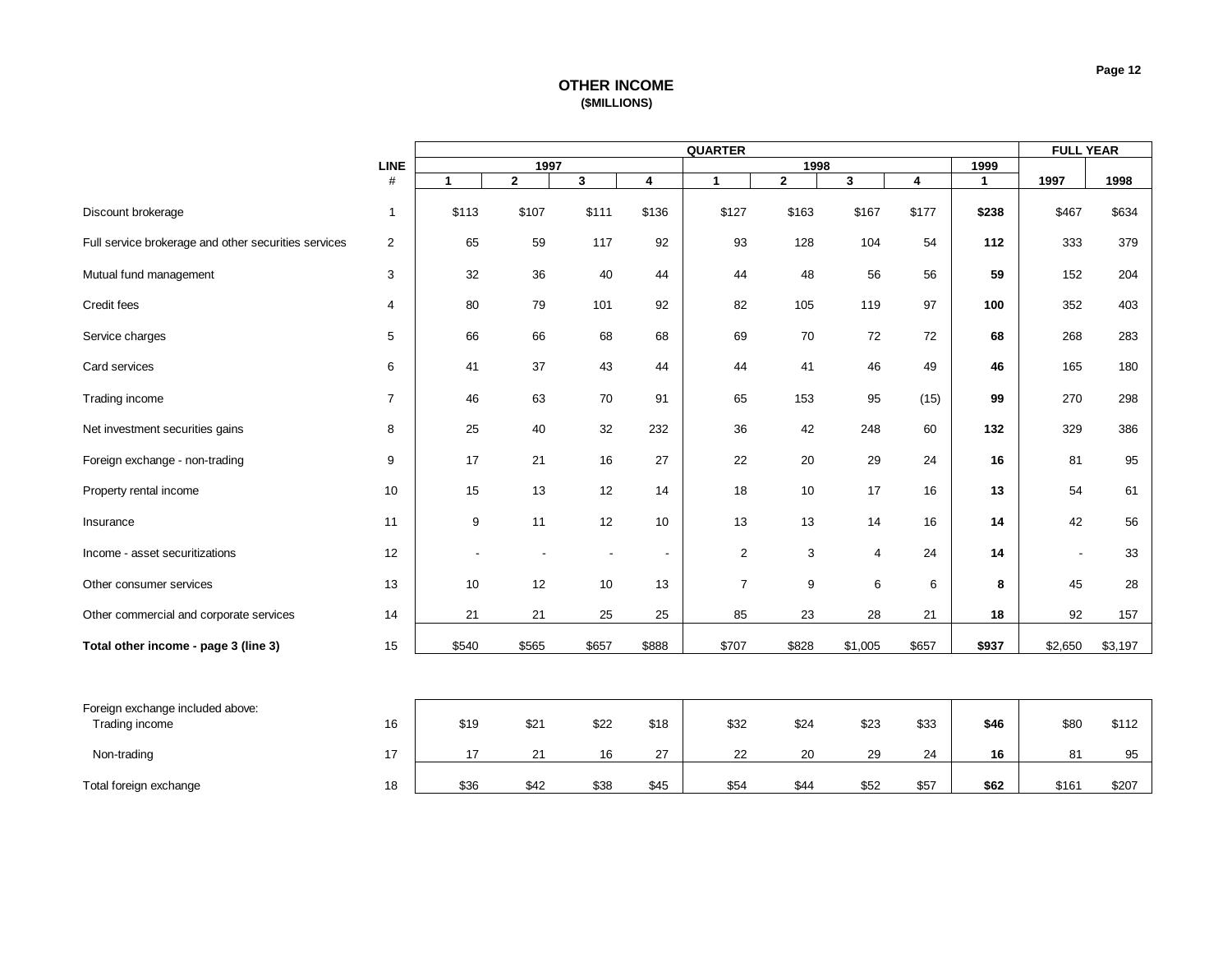# **NON-INTEREST EXPENSES (\$MILLIONS)**

<span id="page-13-0"></span>

|                                               |                  | <b>QUARTER</b>           |              |                          |                          |                 |              |         |                          |                |         | <b>FULL YEAR</b> |  |
|-----------------------------------------------|------------------|--------------------------|--------------|--------------------------|--------------------------|-----------------|--------------|---------|--------------------------|----------------|---------|------------------|--|
|                                               | <b>LINE</b>      |                          | 1997         |                          |                          |                 | 1998         |         |                          | 1999           |         |                  |  |
|                                               | #                | 1                        | $\mathbf{2}$ | 3                        | 4                        | $\mathbf{1}$    | $\mathbf{2}$ | 3       | 4                        | $\mathbf{1}$   | 1997    | 1998             |  |
| <b>Salaries and staff benefits</b>            |                  |                          |              |                          |                          |                 |              |         |                          |                |         |                  |  |
| <b>Salaries</b>                               | $\mathbf{1}$     | \$386                    | \$390        | \$416                    | \$494                    | \$441           | \$509        | \$519   | \$523                    | \$524          | \$1,686 | \$1,992          |  |
| Pension and other staff benefits              | $\boldsymbol{2}$ | 32                       | 37           | 37                       | 34                       | 39              | 44           | 47      | 45                       | 53             | 140     | 175              |  |
| Total                                         | 3                | 418                      | 427          | 453                      | 528                      | 480             | 553          | 566     | 568                      | 577            | 1,826   | 2,167            |  |
|                                               |                  |                          |              |                          |                          |                 |              |         |                          |                |         |                  |  |
| Occupancy                                     |                  |                          |              |                          |                          |                 |              |         |                          |                |         |                  |  |
| Rent                                          | 4                | 41                       | 41           | 43                       | 46                       | 44              | 47           | 51      | 54                       | 52             | 171     | 196              |  |
| Depreciation                                  | 5                | 17                       | 17           | 17                       | 21                       | 18              | 15           | 20      | 20                       | 18             | 72      | 73               |  |
| Other                                         | 6                | 17                       | 18           | 18                       | 17                       | 18              | 18           | 18      | 21                       | 20             | 70      | 75               |  |
| Total                                         | $\overline{7}$   | 75                       | 76           | 78                       | 84                       | 80              | 80           | 89      | 95                       | 90             | 313     | 344              |  |
|                                               |                  |                          |              |                          |                          |                 |              |         |                          |                |         |                  |  |
| Equipment                                     |                  |                          |              |                          |                          |                 |              |         |                          |                |         |                  |  |
| Rent                                          | 8                | 14                       | 13           | 14                       | 17                       | 17              | 18           | 21      | 22                       | 22             | 58      | 78               |  |
| Depreciation                                  | 9                | 20                       | 20           | 22                       | 24                       | 25              | 27           | 28      | 28                       | 26             | 86      | 108              |  |
| Other                                         | 10               | 28                       | 30           | 31                       | 37                       | 34              | 40           | 37      | 38                       | 45             | 126     | 149              |  |
| Total                                         | 11               | 62                       | 63           | 67                       | 78                       | $\overline{76}$ | 85           | 86      | 88                       | 93             | 270     | 335              |  |
|                                               |                  |                          |              |                          |                          |                 |              |         |                          |                |         |                  |  |
| General                                       |                  |                          |              |                          |                          |                 |              |         |                          |                |         |                  |  |
| Marketing and business development            | 12               | 39                       | 44           | 46                       | 59                       | 52              | 55           | 58      | 48                       | 57             | 188     | 213              |  |
| Brokerage related fees                        | 13               | 22                       | 23           | 24                       | 31                       | 32              | 38           | 41      | 51                       | 58             | 100     | 162              |  |
| Communications                                | 14               | 30                       | 29           | 30                       | 32                       | 34              | 34           | 38      | 36                       | 40             | 121     | 142              |  |
| Professional and advisory services            | 15               | 25                       | 27           | 42                       | 40                       | 32              | 31           | 39      | 38                       | 34             | 134     | 140              |  |
| Capital and business taxes                    | 16               | 23                       | 33           | 31                       | 23                       | 26              | 22           | 22      | 3                        | 20             | 110     | 73               |  |
| Postage                                       | 17               | 14                       | 15           | 14                       | 16                       | 14              | 17           | 17      | 17                       | 20             | 59      | 65               |  |
| Deposit insurance premiums                    | 18               | 16                       | 16           | 16                       | 16                       | 16              | 16           | 16      | 15                       | 16             | 64      | 63               |  |
| Travel and relocation                         | 19               | 8                        | 8            | 11                       | 11                       | 10              | 11           | 14      | 10                       | 9              | 38      | 45               |  |
| Other                                         | 20               | 26                       | 30           | 38                       | 37                       | 37              | 43           | 47      | 55                       | 57             | 131     | 182              |  |
| Total                                         | 21               | 203                      | 225          | 252                      | 265                      | 253             | 267          | 292     | 273                      | 311            | 945     | 1,085            |  |
|                                               |                  |                          |              |                          |                          |                 |              |         |                          |                |         |                  |  |
| Total before acquisition costs                | 22               | 758                      | 791          | 850                      | 955                      | 889             | 985          | 1,033   | 1,024                    | 1,071          | 3,354   | 3,931            |  |
|                                               |                  |                          |              |                          |                          |                 |              |         |                          |                |         |                  |  |
| Pont ( Q2/97) / Rivkin (Q1/98)                | 23               | $\overline{\phantom{a}}$ | 29           | $\overline{\phantom{a}}$ | $\overline{\phantom{a}}$ | 25              |              |         | $\overline{\phantom{a}}$ | $\blacksquare$ | 29      | 25               |  |
| Total non-interest expenses - page 3 (line 5) | 24               | \$758                    | \$820        | \$850                    | \$955                    | \$914           | \$985        | \$1,033 | \$1,024                  | \$1,071        | \$3,383 | \$3,956          |  |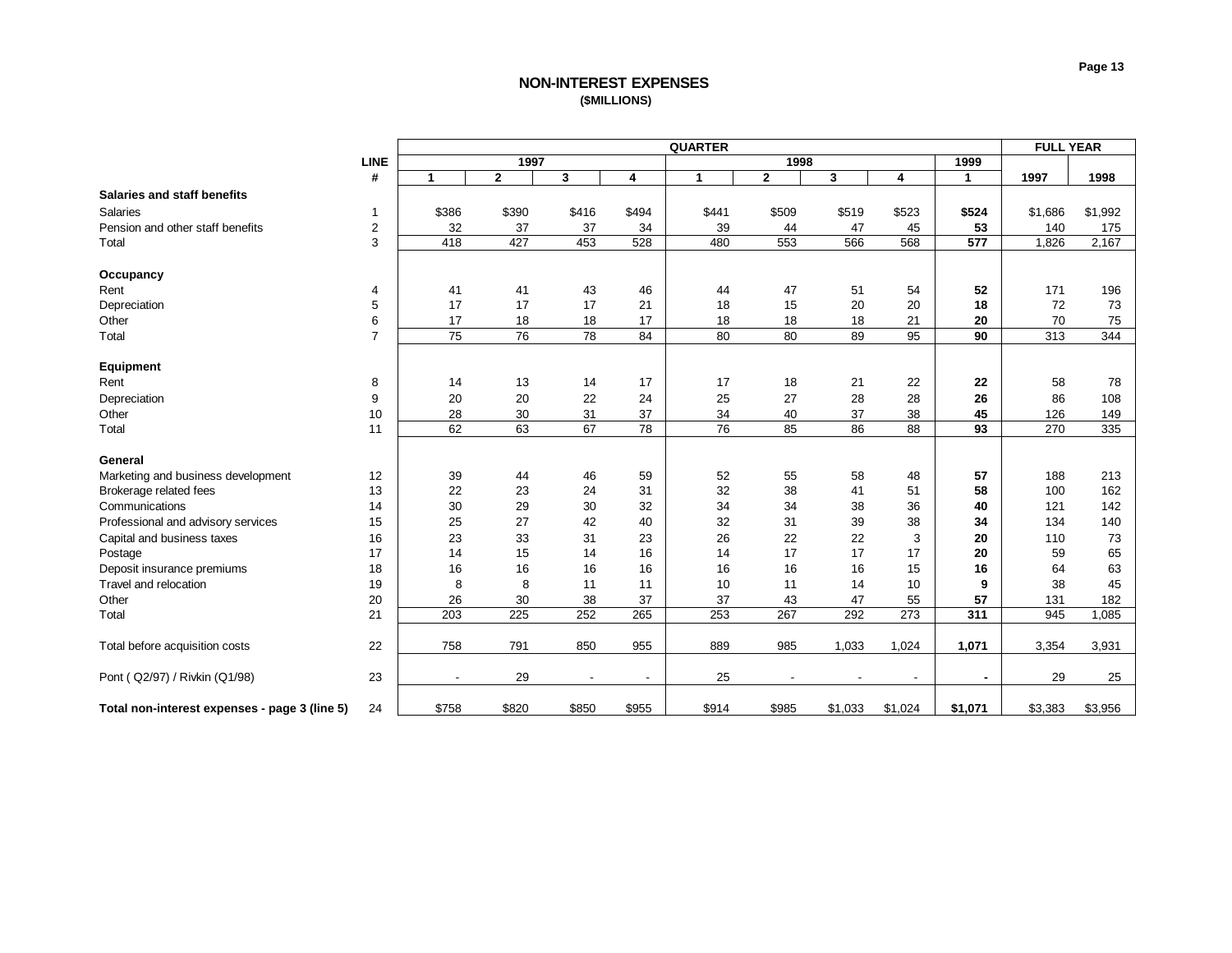### **Page 14**

| <b>BALANCE SHEET</b> |
|----------------------|
| (\$MILLIONS)         |

<span id="page-14-0"></span>

|                                                  |                |              |              |           |           | <b>AS AT QUARTER END</b> |           |           |           |              |
|--------------------------------------------------|----------------|--------------|--------------|-----------|-----------|--------------------------|-----------|-----------|-----------|--------------|
|                                                  | <b>LINE</b>    |              | 1997         |           |           |                          | 1998      |           |           | 1999         |
|                                                  | #              | $\mathbf{1}$ | $\mathbf{2}$ | 3         | 4         | 1                        | 2         | 3         | 4         | $\mathbf{1}$ |
|                                                  |                |              |              |           |           |                          |           |           |           |              |
| Cash resources                                   | $\mathbf{1}$   | \$4,788      | \$5,134      | \$5,945   | \$7,587   | \$5,743                  | \$6,878   | \$6,925   | \$3,079   | \$8,531      |
|                                                  |                |              |              |           |           |                          |           |           |           |              |
| Securities purchased under resale agreements     | $\overline{2}$ | 13,781       | 22,904       | 23,112    | 23,321    | 26,771                   | 28,828    | 33,162    | 12,291    | 23,377       |
|                                                  |                |              |              |           |           |                          |           |           |           |              |
| <b>Investment securities</b>                     |                |              |              |           |           |                          |           |           |           |              |
| Issued or guaranteed by Canada or provinces      | 3              | 2,524        | 2,534        | 2,460     | 2,325     | 2,367                    | 1,791     | 1,916     | 1,721     | 1,655        |
| Issued by US federal government                  | $\overline{4}$ | 3,773        | 3,938        | 4,213     | 4,371     | 4,846                    | 4,718     | 5,037     | 4,522     | 5,168        |
| Other securities                                 | 5              | 4,896        | 5,358        | 5,773     | 5,915     | 5,938                    | 8,527     | 9,322     | 6,269     | 10,676       |
| Total                                            | 6              | 11,193       | 11,830       | 12,446    | 12,611    | 13,151                   | 15,036    | 16,275    | 12,512    | 17,499       |
| <b>Trading securities</b>                        | $\overline{7}$ | 15,389       | 17,167       | 17,826    | 20,811    | 24,695                   | 30,637    | 44,454    | 37,207    | 46,928       |
| Total                                            | 8              | 26,582       | 28,997       | 30,272    | 33,422    | 37,846                   | 45,673    | 60,729    | 49,719    | 64,427       |
|                                                  |                |              |              |           |           |                          |           |           |           |              |
| Loans and customers' liability under acceptances |                |              |              |           |           |                          |           |           |           |              |
| Residential mortgages                            | 9              | 29,758       | 30,568       | 30,448    | 30,442    | 30,632                   | 30,734    | 31,982    | 32,255    | 32,388       |
| Personal                                         | 10             | 11,212       | 12,298       | 12,588    | 13,736    | 14,872                   | 16,186    | 15,913    | 15,160    | 16,442       |
| Business and government                          | 11             | 39,081       | 41,837       | 42,285    | 42,560    | 46,996                   | 46,198    | 45,859    | 47,459    | 49,278       |
| Total                                            | 12             | 80,051       | 84,703       | 85,321    | 86,738    | 92,500                   | 93,118    | 93,754    | 94,874    | 98,108       |
|                                                  |                |              |              |           |           |                          |           |           |           |              |
| Other assets                                     | 13             | 10,904       | 11,468       | 11,477    | 12,784    | 14,179                   | 15,022    | 14,176    | 21,868    | 19,042       |
|                                                  |                |              |              |           |           |                          |           |           |           |              |
| <b>Total assets</b>                              | 14             | \$136,106    | \$153,206    | \$156,127 | \$163,852 | \$177,039                | \$189,519 | \$208,746 | \$181,831 | \$213,485    |
|                                                  |                |              |              |           |           |                          |           |           |           |              |
| Deposits                                         |                |              |              |           |           |                          |           |           |           |              |
| Personal non-term                                | 15             | \$19,184     | \$19,553     | \$19,811  | \$20,517  | \$21,460                 | \$22,416  | \$22,573  | \$23,335  | \$24,070     |
| Personal term                                    | 16             | 24,323       | 23,445       | 23,789    | 23,527    | 23,081                   | 22,916    | 22,935    | 24,358    | 25,371       |
| Banks and deposit taking institutions            | 17             | 12,391       | 15,725       | 14,071    | 16,268    | 21,716                   | 26,455    | 27,476    | 17,063    | 28,534       |
| Business and government                          | 18             | 35,101       | 39,976       | 46,151    | 50,314    | 51,827                   | 55,886    | 64,360    | 55,921    | 66,461       |
| Total                                            | 19             | 90,999       | 98,699       | 103,822   | 110,626   | 118,084                  | 127,673   | 137,344   | 120,677   | 144,436      |
|                                                  |                |              |              |           |           |                          |           |           |           |              |
| Acceptances                                      | 20             | 6,092        | 7,065        | 6,928     | 7,036     | 7,125                    | 8,078     | 9,144     | 9,948     | 10,267       |
| Short sales of securities                        | 21             | 7,730        | 7,772        | 8,267     | 9,640     | 9,153                    | 10,116    | 16,429    | 13,034    | 16,482       |
| Securities sold under repurchase agreements      | 22             | 11,671       | 20,100       | 18,708    | 15,199    | 19,055                   | 21,241    | 24,144    | 8,421     | 15,849       |
| Other liabilities                                | 23             | 9,944        | 9,138        | 8,063     | 10,657    | 12,238                   | 10,922    | 9,745     | 17,612    | 14,248       |
| Subordinated notes                               | 24             | 2,944        | 3,542        | 3,289     | 3,391     | 3,464                    | 3,425     | 3,543     | 3,606     | 3,559        |
|                                                  |                |              |              |           |           |                          |           |           |           |              |
| Shareholders' equity                             |                |              |              |           |           |                          |           |           |           |              |
| Preferred                                        | 25             | 536          | 545          | 541       | 546       | 905                      | 900       | 915       | 845       | 839          |
| Common                                           | 26             |              |              |           |           |                          | 7,164     |           |           |              |
| Total                                            | 27             | 6,190        | 6,345        | 6,509     | 6,757     | 7,015                    |           | 7,482     | 7,688     | 7,805        |
|                                                  |                | 6,726        | 6,890        | 7,050     | 7,303     | 7,920                    | 8,064     | 8,397     | 8,533     | 8,644        |
|                                                  | 28             | \$136,106    | \$153,206    | \$156,127 | \$163,852 | \$177,039                | \$189,519 | \$208,746 | \$181,831 | \$213,485    |
| Total liabilities and shareholders' equity       |                |              |              |           |           |                          |           |           |           |              |
|                                                  |                |              |              |           |           |                          |           |           |           |              |
| Assets under administration                      |                |              |              |           |           |                          |           |           |           |              |
| Wealth management services                       | 29             | \$71,195     | \$75,581     | \$92,324  | \$98,478  | \$119,775                | \$135,090 | \$145,369 | \$145,402 | \$174,684    |
| Personal and commercial banking                  | 30             | 17,232       | 18,320       | 20,480    | 22,089    | 19,659                   | 19,645    | 20,291    | 19,656    | 19,993       |

 **Total** 31 \$88,427 \$93,901 \$112,804 \$120,567 \$139,434 \$154,735 \$165,660 \$165,058 194,677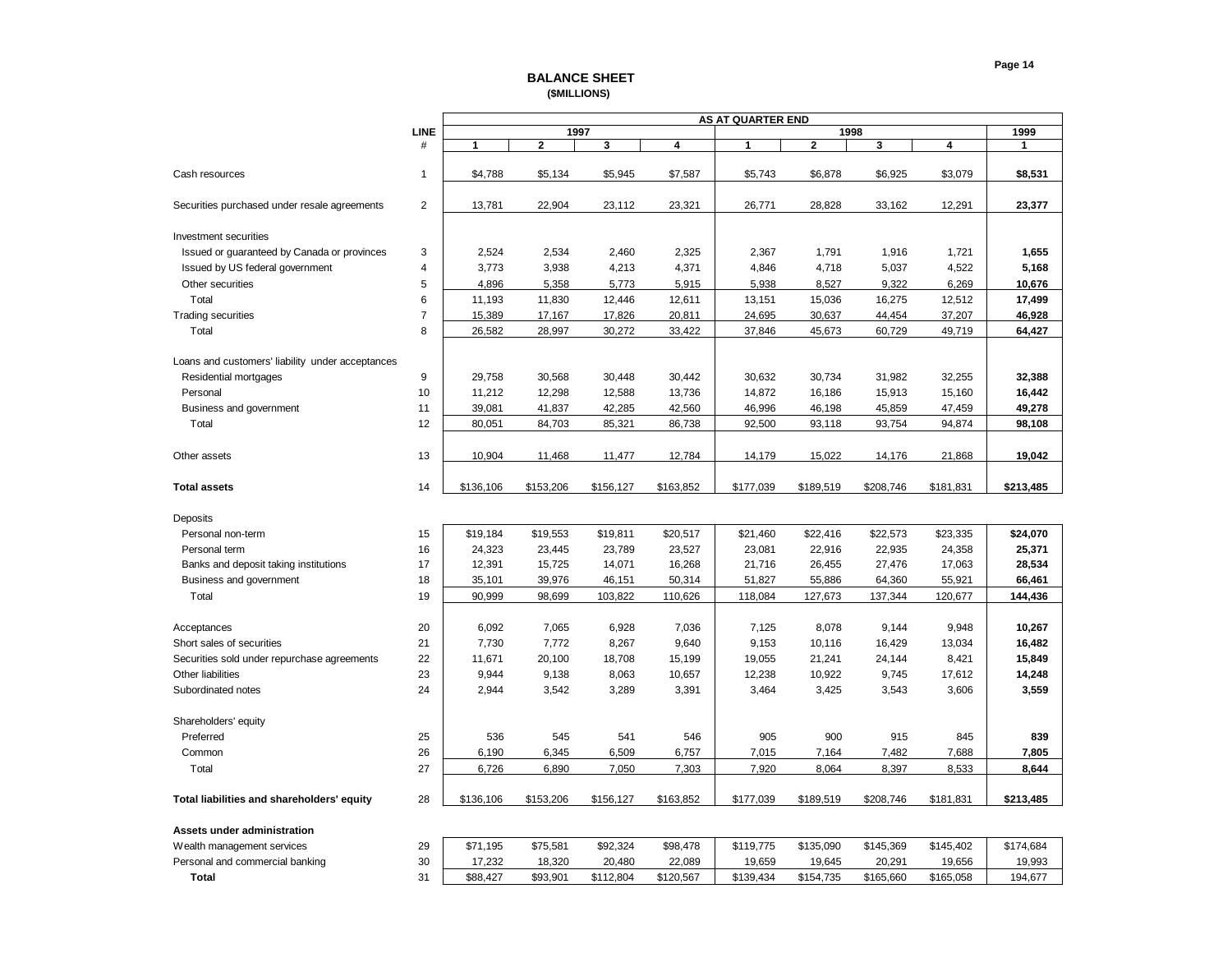## **ANALYSIS OF CHANGE IN SHAREHOLDERS' EQUITY (\$MILLIONS)**

<span id="page-15-0"></span>

|                                                  | <b>LINE</b> | <b>QUARTER</b> |              |                |                          |         |                |         |                |         | <b>FULL YEAR</b> |         |
|--------------------------------------------------|-------------|----------------|--------------|----------------|--------------------------|---------|----------------|---------|----------------|---------|------------------|---------|
|                                                  | #           |                | 1997         |                |                          |         | 1998           |         |                | 1999    |                  |         |
|                                                  |             |                | $\mathbf{2}$ | 3              | 4                        |         | $\overline{2}$ | 3       | 4              |         | 1997             | 1998    |
| <b>Preferred shares</b>                          |             |                |              |                |                          |         |                |         |                |         |                  |         |
| Balance at beginning of period                   |             | \$534          | \$536        | \$545          | \$541                    | \$546   | \$905          | \$900   | \$915          | \$845   | \$534            | \$546   |
| Issued - TD Mortgage Investment Corp.            |             |                |              |                |                          | 350     |                |         |                |         |                  | 350     |
| Redeemed                                         |             |                |              |                | $\overline{\phantom{a}}$ |         |                |         | (75)           |         |                  | (75)    |
| Translation on shares issued in foreign currency |             | $\overline{2}$ | 9            | (4)            | 5                        | 9       | (5)            | 15      | 5              | (6)     | 12               | 24      |
| Balance at end of period                         | 5           | 536            | 545          | 541            | 546                      | 905     | 900            | 915     | 845            | 839     | 546              | 845     |
|                                                  |             |                |              |                |                          |         |                |         |                |         |                  |         |
| <b>Common shares</b>                             |             |                |              |                |                          |         |                |         |                |         |                  |         |
| Balance at beginning of period                   | 6           | 1,305          | 1,294        | 1,290          | 1,297                    | 1,297   | 1,298          | 1,299   | 1,300          | 1,301   | 1,305            | 1,297   |
| - Waterhouse<br>Issued                           |             |                |              |                | $\sim$                   |         |                |         |                |         |                  |         |
| - Options                                        | 8           |                | 9            | $\overline{7}$ | $\overline{a}$           |         |                |         |                |         | 21               |         |
| Repurchased for cancellation                     | 9           | (17)           | (13)         |                | $\sim$                   |         |                |         |                |         | (30)             |         |
| Balance at end of period                         | 10          | 1,294          | 1,290        | 1,297          | 1,297                    | 1,298   | 1,299          | 1,300   | 1,301          | 1,303   | 1,297            | 1,301   |
| <b>Retained earnings</b>                         |             |                |              |                |                          |         |                |         |                |         |                  |         |
| Balance at beginning of period                   | 11          | 4,840          | 4,896        | 5,055          | 5,212                    | 5,460   | 5,717          | 5,865   | 6,182          | 6,387   | 4,840            | 5,460   |
| Net Income                                       | 12          | 264            | 240          | 295            | 289                      | 293     | 307            | 287     | 234            | 312     | 1,088            | 1,121   |
| <b>Dividends</b><br>- common                     | 13          | (85)           | (84)         | (83)           | (83)                     | (95)    | (95)           | (101)   | (101)          | (101)   | (335)            | (392)   |
| - preferred                                      | 14          | (8)            | (7)          | (8)            | (8)                      | (8)     | (8)            | (9)     | (9)            | (8)     | (31)             | (34)    |
| - preferred TDMIC tax effected                   | 15          |                |              |                |                          | (3)     | (2)            | (3)     | (3)            | (3)     |                  | (11)    |
| Translation adjustments - net of taxes           | 16          | 6              | 104          | (45)           | 55                       | 76      | (43)           | 153     | 84             | (84)    | 120              | 270     |
| Share issue expenses - net of taxes              | 17          |                |              |                | $\overline{a}$           | (3)     |                |         |                |         |                  | (3)     |
| Shares repurchased for cancellation              | 18          | (124)          | (95)         | (3)            | $\overline{\phantom{a}}$ |         |                |         |                |         | (222)            |         |
| Stock options settled in cash - tax effected     | 19          |                |              |                | (6)                      | (2)     | (12)           | (9)     | (2)            | (1)     | (6)              | (25)    |
| Other                                            | 20          | 3              |              |                |                          |         |                |         | $\overline{2}$ |         |                  |         |
| Balance at end of period                         | 21          | 4,896          | 5,055        | 5.212          | 5.460                    | 5.717   | 5.865          | 6.182   | 6,387          | 6,502   | 5,460            | 6,387   |
| <b>Total common equity</b>                       | 22          | 6,190          | 6,345        | 6,509          | 6,757                    | 7,015   | 7,164          | 7,482   | 7,688          | 7,805   | 6,757            | 7,688   |
| Total shareholders' equity                       | 23          | \$6,726        | \$6,890      | \$7,050        | \$7,303                  | \$7,920 | \$8,064        | \$8,397 | \$8,533        | \$8,644 | \$7,303          | \$8,533 |

|                                                                        |    |             |                                                 |         |                                                 |                          | <b>INVITIBLIN OF CONTINUIT SHAKLO</b> |                                                 |        |             |                         |                         |  |
|------------------------------------------------------------------------|----|-------------|-------------------------------------------------|---------|-------------------------------------------------|--------------------------|---------------------------------------|-------------------------------------------------|--------|-------------|-------------------------|-------------------------|--|
| <b>Common Shares</b><br>Number of common shares at beginning of period | 24 |             | 302,702,896 299,137,724 296,543,324 296,932,574 |         |                                                 |                          |                                       | 296,946,199 296,964,049 297,031,274 297,068,149 |        | 297,118,824 | 302,702,896 296,946,199 |                         |  |
| Issued on acquisition of Waterhouse                                    | 25 | 28,278      | $\overline{\phantom{0}}$                        |         |                                                 | $\overline{\phantom{0}}$ | $\overline{\phantom{0}}$              |                                                 |        |             | 28,278                  |                         |  |
| Issue on exercise of options                                           | 26 | 264.150     | 425.500                                         | 389.250 | 13.625                                          | 17.850                   | 67.225                                | 36,875                                          | 50,675 | 64.725      | 1,092,525               | 172.625                 |  |
| Common shares repurchased                                              | 27 | (3,857,600) | (3,019,900)                                     |         |                                                 |                          |                                       |                                                 |        |             | (6,877,500)             |                         |  |
| Number of common shares at end of period                               | 28 |             |                                                 |         | 299,137,724 296,543,324 296,932,574 296,946,199 |                          |                                       | 296,964,049 297,031,274 297,068,149 297,118,824 |        | 297.183.549 |                         | 296,946,199 297,118,824 |  |

#### **NUMBER OF COMMON SHARES**

**Page 15**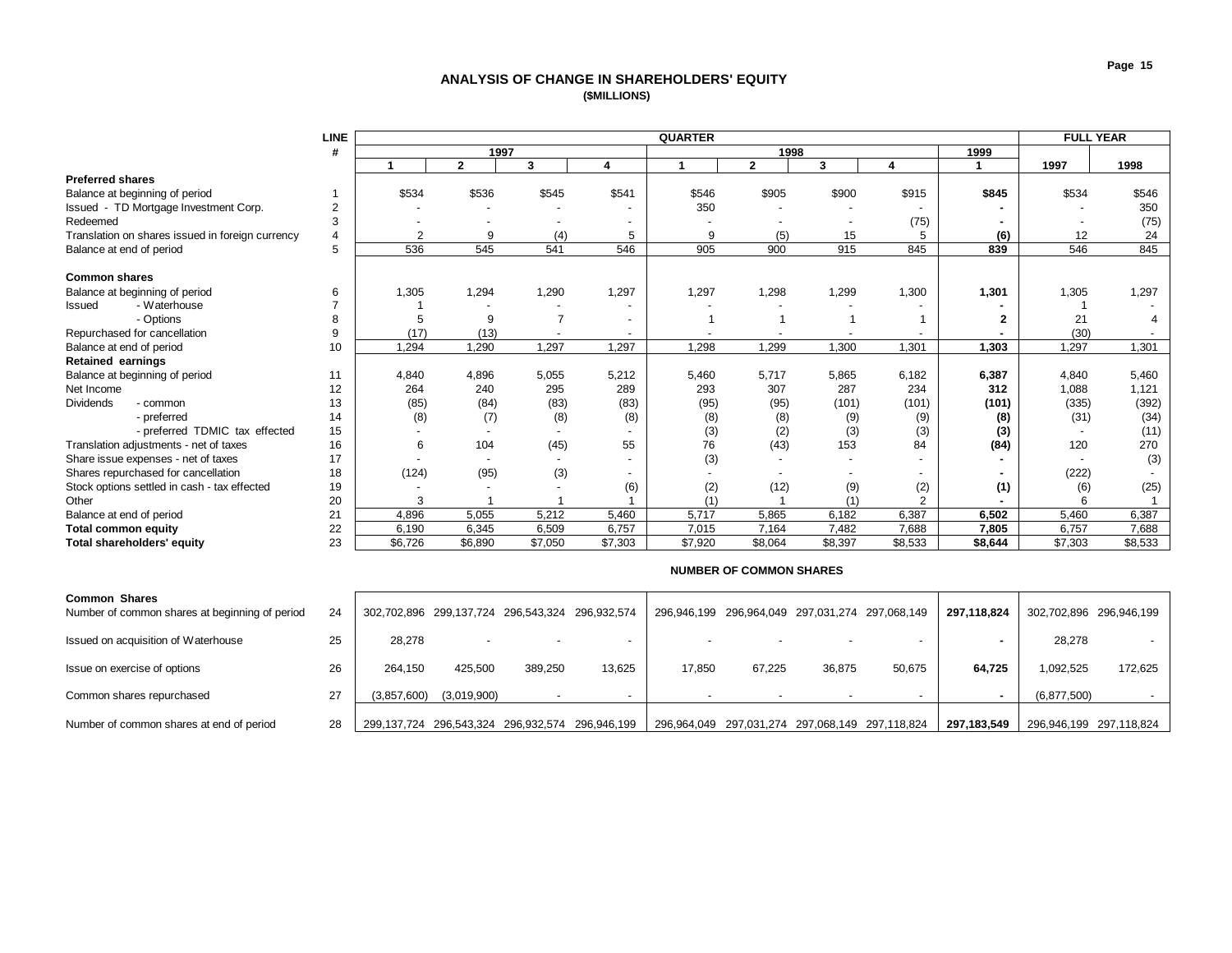# **RISK-WEIGHTED ASSETS AND CAPITAL (\$MILLIONS)**

<span id="page-16-0"></span>

| <b>LINE</b><br>1997<br>1999<br>1998<br>#<br>$\overline{2}$<br>3<br>4<br>$\mathbf{2}$<br>3<br>$\overline{\mathbf{4}}$<br>1<br>1<br>$\mathbf 1$<br><b>Balance sheet assets</b><br>\$917<br>\$1,554<br>Cash resources<br>\$814<br>\$1,070<br>\$1,414<br>\$1,043<br>\$1,261<br>\$1,247<br>\$499<br><b>Securities</b><br>$\overline{2}$<br>14,737<br>17,949<br>4,916<br>5,084<br>5,627<br>5,784<br>13,247<br>14,242<br>5,101<br>3<br>46,191<br>49,443<br>47,029<br>46,752<br>48,989<br>48,845<br>47,238<br>47,781<br>51,085<br>Loans<br>Customers' liability under acceptances<br>$\Delta$<br>6,092<br>7,065<br>6,928<br>7,036<br>7,103<br>8,963<br>9,706<br>7,922<br>10,003<br>5<br>4,922<br>Other assets<br>4,131<br>4,717<br>3,926<br>4,174<br>4,578<br>4,042<br>5,192<br>5,921<br>6<br>70,475<br>76,088<br>73,443<br>78,073<br>66,768<br>67,690<br>67,117<br>68,279<br>74,347<br><b>Total balance sheet assets</b><br>Off-balance sheet assets<br>$\overline{7}$<br><b>Credit instruments</b><br>22,337<br>20,399<br>21,551<br>22,047<br>22,304<br>24,604<br>23,012<br>22,515<br>21,468<br>Derivative financial instruments<br>8<br>2,806<br>2,533<br>2,765<br>2,924<br>3,133<br>5,007<br>4,342<br>2,754<br>3,206<br>9<br>23,205<br>25,091<br>24,084<br>25,228<br>27,810<br>25,810<br><b>Total off-balance sheet assets</b><br>24,812<br>26,145<br>27,522<br>Total risk-weighted asset equivalent - Credit risk<br>10<br>93,680<br>101,179<br>97,527<br>102,885<br>91,996<br>95,500<br>93,262<br>95,801<br>100,157<br>Total risk-weighted asset equivalent - Market risk *<br>11<br>8,845<br>8,220<br>9,652<br>9,305<br>10,451<br>Total risk-weighted assets<br>12<br>\$93,680<br>\$101,179<br>\$97,527<br>\$102,885<br>$\overline{$}103,720$<br>\$102,914<br>\$110,608<br>\$100,841<br>\$105,106<br><b>CAPITAL</b><br>TIER <sub>1</sub><br>\$6,345<br>\$7,164<br>\$7,482<br>\$7,688<br>\$7,805<br>Common shareholders' equity<br>13<br>\$6,190<br>\$6,509<br>\$6,757<br>\$7,015<br>14<br>537<br>546<br>905<br>901<br>845<br>Qualifying preferred shares<br>545<br>541<br>915<br>839<br>15<br>(522)<br>(928)<br>Less: unamortizied goodwill<br>(519)<br>(531)<br>(517)<br>(756)<br>(734)<br>(915)<br>(958)<br>16<br>Total Tier 1 capital<br>6,208<br>6,359<br>6,533<br>6,781<br>7,164<br>7,482<br>7,575<br>7,331<br>7,716<br>TIER <sub>2</sub><br>Subordinated notes<br>17<br>2,944<br>3,542<br>3,289<br>3,391<br>3,463<br>3,425<br>3,543<br>3,606<br>3,559<br>Less: amortization of subordinated notes<br>18<br>(243)<br>(107)<br>(109)<br>(119)<br>(125)<br>(257)<br>(292)<br>(56)<br>(63)<br>Tier 2 capital in excess of 50% of Tier 1<br>19<br>(120)<br>$\blacksquare$<br>$\overline{\phantom{a}}$<br>$\overline{\phantom{a}}$<br>General allowance for credit losses **<br>20<br>425<br>447<br>643<br>744<br>402<br>636<br>Total Tier 2 capital<br>21<br>2,888<br>3,686<br>3,779<br>3,985<br>4,011<br>3,179<br>3,226<br>3,753<br>4,061<br>22<br>(15)<br>Other deductions<br>(10)<br>(13)<br>(17)<br>(47)<br>(24)<br>(24)<br>23<br><b>Total capital</b><br>\$9,096<br>\$9,538<br>\$9,749<br>\$10,454<br>\$10,928<br>\$11,496<br>\$11,536<br>\$11,703<br>\$11,067 |
|---------------------------------------------------------------------------------------------------------------------------------------------------------------------------------------------------------------------------------------------------------------------------------------------------------------------------------------------------------------------------------------------------------------------------------------------------------------------------------------------------------------------------------------------------------------------------------------------------------------------------------------------------------------------------------------------------------------------------------------------------------------------------------------------------------------------------------------------------------------------------------------------------------------------------------------------------------------------------------------------------------------------------------------------------------------------------------------------------------------------------------------------------------------------------------------------------------------------------------------------------------------------------------------------------------------------------------------------------------------------------------------------------------------------------------------------------------------------------------------------------------------------------------------------------------------------------------------------------------------------------------------------------------------------------------------------------------------------------------------------------------------------------------------------------------------------------------------------------------------------------------------------------------------------------------------------------------------------------------------------------------------------------------------------------------------------------------------------------------------------------------------------------------------------------------------------------------------------------------------------------------------------------------------------------------------------------------------------------------------------------------------------------------------------------------------------------------------------------------------------------------------------------------------------------------------------------------------------------------------------------------------------------------------------------------------------------------------------------------------------------------------------------------------------------------------------------------------------------------------------------------------------------------------------------------------------------------------------------------------------------------------------------------------------------------------------------------------------------------------------------------------------------------------------|
|                                                                                                                                                                                                                                                                                                                                                                                                                                                                                                                                                                                                                                                                                                                                                                                                                                                                                                                                                                                                                                                                                                                                                                                                                                                                                                                                                                                                                                                                                                                                                                                                                                                                                                                                                                                                                                                                                                                                                                                                                                                                                                                                                                                                                                                                                                                                                                                                                                                                                                                                                                                                                                                                                                                                                                                                                                                                                                                                                                                                                                                                                                                                                                     |
|                                                                                                                                                                                                                                                                                                                                                                                                                                                                                                                                                                                                                                                                                                                                                                                                                                                                                                                                                                                                                                                                                                                                                                                                                                                                                                                                                                                                                                                                                                                                                                                                                                                                                                                                                                                                                                                                                                                                                                                                                                                                                                                                                                                                                                                                                                                                                                                                                                                                                                                                                                                                                                                                                                                                                                                                                                                                                                                                                                                                                                                                                                                                                                     |
|                                                                                                                                                                                                                                                                                                                                                                                                                                                                                                                                                                                                                                                                                                                                                                                                                                                                                                                                                                                                                                                                                                                                                                                                                                                                                                                                                                                                                                                                                                                                                                                                                                                                                                                                                                                                                                                                                                                                                                                                                                                                                                                                                                                                                                                                                                                                                                                                                                                                                                                                                                                                                                                                                                                                                                                                                                                                                                                                                                                                                                                                                                                                                                     |
|                                                                                                                                                                                                                                                                                                                                                                                                                                                                                                                                                                                                                                                                                                                                                                                                                                                                                                                                                                                                                                                                                                                                                                                                                                                                                                                                                                                                                                                                                                                                                                                                                                                                                                                                                                                                                                                                                                                                                                                                                                                                                                                                                                                                                                                                                                                                                                                                                                                                                                                                                                                                                                                                                                                                                                                                                                                                                                                                                                                                                                                                                                                                                                     |
|                                                                                                                                                                                                                                                                                                                                                                                                                                                                                                                                                                                                                                                                                                                                                                                                                                                                                                                                                                                                                                                                                                                                                                                                                                                                                                                                                                                                                                                                                                                                                                                                                                                                                                                                                                                                                                                                                                                                                                                                                                                                                                                                                                                                                                                                                                                                                                                                                                                                                                                                                                                                                                                                                                                                                                                                                                                                                                                                                                                                                                                                                                                                                                     |
|                                                                                                                                                                                                                                                                                                                                                                                                                                                                                                                                                                                                                                                                                                                                                                                                                                                                                                                                                                                                                                                                                                                                                                                                                                                                                                                                                                                                                                                                                                                                                                                                                                                                                                                                                                                                                                                                                                                                                                                                                                                                                                                                                                                                                                                                                                                                                                                                                                                                                                                                                                                                                                                                                                                                                                                                                                                                                                                                                                                                                                                                                                                                                                     |
|                                                                                                                                                                                                                                                                                                                                                                                                                                                                                                                                                                                                                                                                                                                                                                                                                                                                                                                                                                                                                                                                                                                                                                                                                                                                                                                                                                                                                                                                                                                                                                                                                                                                                                                                                                                                                                                                                                                                                                                                                                                                                                                                                                                                                                                                                                                                                                                                                                                                                                                                                                                                                                                                                                                                                                                                                                                                                                                                                                                                                                                                                                                                                                     |
|                                                                                                                                                                                                                                                                                                                                                                                                                                                                                                                                                                                                                                                                                                                                                                                                                                                                                                                                                                                                                                                                                                                                                                                                                                                                                                                                                                                                                                                                                                                                                                                                                                                                                                                                                                                                                                                                                                                                                                                                                                                                                                                                                                                                                                                                                                                                                                                                                                                                                                                                                                                                                                                                                                                                                                                                                                                                                                                                                                                                                                                                                                                                                                     |
|                                                                                                                                                                                                                                                                                                                                                                                                                                                                                                                                                                                                                                                                                                                                                                                                                                                                                                                                                                                                                                                                                                                                                                                                                                                                                                                                                                                                                                                                                                                                                                                                                                                                                                                                                                                                                                                                                                                                                                                                                                                                                                                                                                                                                                                                                                                                                                                                                                                                                                                                                                                                                                                                                                                                                                                                                                                                                                                                                                                                                                                                                                                                                                     |
|                                                                                                                                                                                                                                                                                                                                                                                                                                                                                                                                                                                                                                                                                                                                                                                                                                                                                                                                                                                                                                                                                                                                                                                                                                                                                                                                                                                                                                                                                                                                                                                                                                                                                                                                                                                                                                                                                                                                                                                                                                                                                                                                                                                                                                                                                                                                                                                                                                                                                                                                                                                                                                                                                                                                                                                                                                                                                                                                                                                                                                                                                                                                                                     |
|                                                                                                                                                                                                                                                                                                                                                                                                                                                                                                                                                                                                                                                                                                                                                                                                                                                                                                                                                                                                                                                                                                                                                                                                                                                                                                                                                                                                                                                                                                                                                                                                                                                                                                                                                                                                                                                                                                                                                                                                                                                                                                                                                                                                                                                                                                                                                                                                                                                                                                                                                                                                                                                                                                                                                                                                                                                                                                                                                                                                                                                                                                                                                                     |
|                                                                                                                                                                                                                                                                                                                                                                                                                                                                                                                                                                                                                                                                                                                                                                                                                                                                                                                                                                                                                                                                                                                                                                                                                                                                                                                                                                                                                                                                                                                                                                                                                                                                                                                                                                                                                                                                                                                                                                                                                                                                                                                                                                                                                                                                                                                                                                                                                                                                                                                                                                                                                                                                                                                                                                                                                                                                                                                                                                                                                                                                                                                                                                     |
|                                                                                                                                                                                                                                                                                                                                                                                                                                                                                                                                                                                                                                                                                                                                                                                                                                                                                                                                                                                                                                                                                                                                                                                                                                                                                                                                                                                                                                                                                                                                                                                                                                                                                                                                                                                                                                                                                                                                                                                                                                                                                                                                                                                                                                                                                                                                                                                                                                                                                                                                                                                                                                                                                                                                                                                                                                                                                                                                                                                                                                                                                                                                                                     |
|                                                                                                                                                                                                                                                                                                                                                                                                                                                                                                                                                                                                                                                                                                                                                                                                                                                                                                                                                                                                                                                                                                                                                                                                                                                                                                                                                                                                                                                                                                                                                                                                                                                                                                                                                                                                                                                                                                                                                                                                                                                                                                                                                                                                                                                                                                                                                                                                                                                                                                                                                                                                                                                                                                                                                                                                                                                                                                                                                                                                                                                                                                                                                                     |
|                                                                                                                                                                                                                                                                                                                                                                                                                                                                                                                                                                                                                                                                                                                                                                                                                                                                                                                                                                                                                                                                                                                                                                                                                                                                                                                                                                                                                                                                                                                                                                                                                                                                                                                                                                                                                                                                                                                                                                                                                                                                                                                                                                                                                                                                                                                                                                                                                                                                                                                                                                                                                                                                                                                                                                                                                                                                                                                                                                                                                                                                                                                                                                     |
|                                                                                                                                                                                                                                                                                                                                                                                                                                                                                                                                                                                                                                                                                                                                                                                                                                                                                                                                                                                                                                                                                                                                                                                                                                                                                                                                                                                                                                                                                                                                                                                                                                                                                                                                                                                                                                                                                                                                                                                                                                                                                                                                                                                                                                                                                                                                                                                                                                                                                                                                                                                                                                                                                                                                                                                                                                                                                                                                                                                                                                                                                                                                                                     |
|                                                                                                                                                                                                                                                                                                                                                                                                                                                                                                                                                                                                                                                                                                                                                                                                                                                                                                                                                                                                                                                                                                                                                                                                                                                                                                                                                                                                                                                                                                                                                                                                                                                                                                                                                                                                                                                                                                                                                                                                                                                                                                                                                                                                                                                                                                                                                                                                                                                                                                                                                                                                                                                                                                                                                                                                                                                                                                                                                                                                                                                                                                                                                                     |
|                                                                                                                                                                                                                                                                                                                                                                                                                                                                                                                                                                                                                                                                                                                                                                                                                                                                                                                                                                                                                                                                                                                                                                                                                                                                                                                                                                                                                                                                                                                                                                                                                                                                                                                                                                                                                                                                                                                                                                                                                                                                                                                                                                                                                                                                                                                                                                                                                                                                                                                                                                                                                                                                                                                                                                                                                                                                                                                                                                                                                                                                                                                                                                     |
|                                                                                                                                                                                                                                                                                                                                                                                                                                                                                                                                                                                                                                                                                                                                                                                                                                                                                                                                                                                                                                                                                                                                                                                                                                                                                                                                                                                                                                                                                                                                                                                                                                                                                                                                                                                                                                                                                                                                                                                                                                                                                                                                                                                                                                                                                                                                                                                                                                                                                                                                                                                                                                                                                                                                                                                                                                                                                                                                                                                                                                                                                                                                                                     |
|                                                                                                                                                                                                                                                                                                                                                                                                                                                                                                                                                                                                                                                                                                                                                                                                                                                                                                                                                                                                                                                                                                                                                                                                                                                                                                                                                                                                                                                                                                                                                                                                                                                                                                                                                                                                                                                                                                                                                                                                                                                                                                                                                                                                                                                                                                                                                                                                                                                                                                                                                                                                                                                                                                                                                                                                                                                                                                                                                                                                                                                                                                                                                                     |
|                                                                                                                                                                                                                                                                                                                                                                                                                                                                                                                                                                                                                                                                                                                                                                                                                                                                                                                                                                                                                                                                                                                                                                                                                                                                                                                                                                                                                                                                                                                                                                                                                                                                                                                                                                                                                                                                                                                                                                                                                                                                                                                                                                                                                                                                                                                                                                                                                                                                                                                                                                                                                                                                                                                                                                                                                                                                                                                                                                                                                                                                                                                                                                     |
|                                                                                                                                                                                                                                                                                                                                                                                                                                                                                                                                                                                                                                                                                                                                                                                                                                                                                                                                                                                                                                                                                                                                                                                                                                                                                                                                                                                                                                                                                                                                                                                                                                                                                                                                                                                                                                                                                                                                                                                                                                                                                                                                                                                                                                                                                                                                                                                                                                                                                                                                                                                                                                                                                                                                                                                                                                                                                                                                                                                                                                                                                                                                                                     |
|                                                                                                                                                                                                                                                                                                                                                                                                                                                                                                                                                                                                                                                                                                                                                                                                                                                                                                                                                                                                                                                                                                                                                                                                                                                                                                                                                                                                                                                                                                                                                                                                                                                                                                                                                                                                                                                                                                                                                                                                                                                                                                                                                                                                                                                                                                                                                                                                                                                                                                                                                                                                                                                                                                                                                                                                                                                                                                                                                                                                                                                                                                                                                                     |
|                                                                                                                                                                                                                                                                                                                                                                                                                                                                                                                                                                                                                                                                                                                                                                                                                                                                                                                                                                                                                                                                                                                                                                                                                                                                                                                                                                                                                                                                                                                                                                                                                                                                                                                                                                                                                                                                                                                                                                                                                                                                                                                                                                                                                                                                                                                                                                                                                                                                                                                                                                                                                                                                                                                                                                                                                                                                                                                                                                                                                                                                                                                                                                     |
|                                                                                                                                                                                                                                                                                                                                                                                                                                                                                                                                                                                                                                                                                                                                                                                                                                                                                                                                                                                                                                                                                                                                                                                                                                                                                                                                                                                                                                                                                                                                                                                                                                                                                                                                                                                                                                                                                                                                                                                                                                                                                                                                                                                                                                                                                                                                                                                                                                                                                                                                                                                                                                                                                                                                                                                                                                                                                                                                                                                                                                                                                                                                                                     |
|                                                                                                                                                                                                                                                                                                                                                                                                                                                                                                                                                                                                                                                                                                                                                                                                                                                                                                                                                                                                                                                                                                                                                                                                                                                                                                                                                                                                                                                                                                                                                                                                                                                                                                                                                                                                                                                                                                                                                                                                                                                                                                                                                                                                                                                                                                                                                                                                                                                                                                                                                                                                                                                                                                                                                                                                                                                                                                                                                                                                                                                                                                                                                                     |
|                                                                                                                                                                                                                                                                                                                                                                                                                                                                                                                                                                                                                                                                                                                                                                                                                                                                                                                                                                                                                                                                                                                                                                                                                                                                                                                                                                                                                                                                                                                                                                                                                                                                                                                                                                                                                                                                                                                                                                                                                                                                                                                                                                                                                                                                                                                                                                                                                                                                                                                                                                                                                                                                                                                                                                                                                                                                                                                                                                                                                                                                                                                                                                     |
|                                                                                                                                                                                                                                                                                                                                                                                                                                                                                                                                                                                                                                                                                                                                                                                                                                                                                                                                                                                                                                                                                                                                                                                                                                                                                                                                                                                                                                                                                                                                                                                                                                                                                                                                                                                                                                                                                                                                                                                                                                                                                                                                                                                                                                                                                                                                                                                                                                                                                                                                                                                                                                                                                                                                                                                                                                                                                                                                                                                                                                                                                                                                                                     |
|                                                                                                                                                                                                                                                                                                                                                                                                                                                                                                                                                                                                                                                                                                                                                                                                                                                                                                                                                                                                                                                                                                                                                                                                                                                                                                                                                                                                                                                                                                                                                                                                                                                                                                                                                                                                                                                                                                                                                                                                                                                                                                                                                                                                                                                                                                                                                                                                                                                                                                                                                                                                                                                                                                                                                                                                                                                                                                                                                                                                                                                                                                                                                                     |
|                                                                                                                                                                                                                                                                                                                                                                                                                                                                                                                                                                                                                                                                                                                                                                                                                                                                                                                                                                                                                                                                                                                                                                                                                                                                                                                                                                                                                                                                                                                                                                                                                                                                                                                                                                                                                                                                                                                                                                                                                                                                                                                                                                                                                                                                                                                                                                                                                                                                                                                                                                                                                                                                                                                                                                                                                                                                                                                                                                                                                                                                                                                                                                     |
|                                                                                                                                                                                                                                                                                                                                                                                                                                                                                                                                                                                                                                                                                                                                                                                                                                                                                                                                                                                                                                                                                                                                                                                                                                                                                                                                                                                                                                                                                                                                                                                                                                                                                                                                                                                                                                                                                                                                                                                                                                                                                                                                                                                                                                                                                                                                                                                                                                                                                                                                                                                                                                                                                                                                                                                                                                                                                                                                                                                                                                                                                                                                                                     |
|                                                                                                                                                                                                                                                                                                                                                                                                                                                                                                                                                                                                                                                                                                                                                                                                                                                                                                                                                                                                                                                                                                                                                                                                                                                                                                                                                                                                                                                                                                                                                                                                                                                                                                                                                                                                                                                                                                                                                                                                                                                                                                                                                                                                                                                                                                                                                                                                                                                                                                                                                                                                                                                                                                                                                                                                                                                                                                                                                                                                                                                                                                                                                                     |
|                                                                                                                                                                                                                                                                                                                                                                                                                                                                                                                                                                                                                                                                                                                                                                                                                                                                                                                                                                                                                                                                                                                                                                                                                                                                                                                                                                                                                                                                                                                                                                                                                                                                                                                                                                                                                                                                                                                                                                                                                                                                                                                                                                                                                                                                                                                                                                                                                                                                                                                                                                                                                                                                                                                                                                                                                                                                                                                                                                                                                                                                                                                                                                     |
|                                                                                                                                                                                                                                                                                                                                                                                                                                                                                                                                                                                                                                                                                                                                                                                                                                                                                                                                                                                                                                                                                                                                                                                                                                                                                                                                                                                                                                                                                                                                                                                                                                                                                                                                                                                                                                                                                                                                                                                                                                                                                                                                                                                                                                                                                                                                                                                                                                                                                                                                                                                                                                                                                                                                                                                                                                                                                                                                                                                                                                                                                                                                                                     |
|                                                                                                                                                                                                                                                                                                                                                                                                                                                                                                                                                                                                                                                                                                                                                                                                                                                                                                                                                                                                                                                                                                                                                                                                                                                                                                                                                                                                                                                                                                                                                                                                                                                                                                                                                                                                                                                                                                                                                                                                                                                                                                                                                                                                                                                                                                                                                                                                                                                                                                                                                                                                                                                                                                                                                                                                                                                                                                                                                                                                                                                                                                                                                                     |
| <b>Capital ratios</b>                                                                                                                                                                                                                                                                                                                                                                                                                                                                                                                                                                                                                                                                                                                                                                                                                                                                                                                                                                                                                                                                                                                                                                                                                                                                                                                                                                                                                                                                                                                                                                                                                                                                                                                                                                                                                                                                                                                                                                                                                                                                                                                                                                                                                                                                                                                                                                                                                                                                                                                                                                                                                                                                                                                                                                                                                                                                                                                                                                                                                                                                                                                                               |
| Canadian                                                                                                                                                                                                                                                                                                                                                                                                                                                                                                                                                                                                                                                                                                                                                                                                                                                                                                                                                                                                                                                                                                                                                                                                                                                                                                                                                                                                                                                                                                                                                                                                                                                                                                                                                                                                                                                                                                                                                                                                                                                                                                                                                                                                                                                                                                                                                                                                                                                                                                                                                                                                                                                                                                                                                                                                                                                                                                                                                                                                                                                                                                                                                            |
| 6.7<br>7.1<br>7.1<br>Tier 1 capital<br>24<br>6.6<br>6.3<br>6.6<br>7.3<br>7.2<br>7.0                                                                                                                                                                                                                                                                                                                                                                                                                                                                                                                                                                                                                                                                                                                                                                                                                                                                                                                                                                                                                                                                                                                                                                                                                                                                                                                                                                                                                                                                                                                                                                                                                                                                                                                                                                                                                                                                                                                                                                                                                                                                                                                                                                                                                                                                                                                                                                                                                                                                                                                                                                                                                                                                                                                                                                                                                                                                                                                                                                                                                                                                                 |
| 25<br>9.7<br>9.4<br>10.0<br>10.2<br>10.7<br>11.2<br>10.8<br>11.0<br>10.6<br>Total capital                                                                                                                                                                                                                                                                                                                                                                                                                                                                                                                                                                                                                                                                                                                                                                                                                                                                                                                                                                                                                                                                                                                                                                                                                                                                                                                                                                                                                                                                                                                                                                                                                                                                                                                                                                                                                                                                                                                                                                                                                                                                                                                                                                                                                                                                                                                                                                                                                                                                                                                                                                                                                                                                                                                                                                                                                                                                                                                                                                                                                                                                           |
|                                                                                                                                                                                                                                                                                                                                                                                                                                                                                                                                                                                                                                                                                                                                                                                                                                                                                                                                                                                                                                                                                                                                                                                                                                                                                                                                                                                                                                                                                                                                                                                                                                                                                                                                                                                                                                                                                                                                                                                                                                                                                                                                                                                                                                                                                                                                                                                                                                                                                                                                                                                                                                                                                                                                                                                                                                                                                                                                                                                                                                                                                                                                                                     |
| U.S. basis                                                                                                                                                                                                                                                                                                                                                                                                                                                                                                                                                                                                                                                                                                                                                                                                                                                                                                                                                                                                                                                                                                                                                                                                                                                                                                                                                                                                                                                                                                                                                                                                                                                                                                                                                                                                                                                                                                                                                                                                                                                                                                                                                                                                                                                                                                                                                                                                                                                                                                                                                                                                                                                                                                                                                                                                                                                                                                                                                                                                                                                                                                                                                          |
| Tier 1 capital<br>26<br>6.5<br>6.1<br>6.5<br>6.4<br>6.9<br>6.9<br>7.1<br>6.9<br>6.7                                                                                                                                                                                                                                                                                                                                                                                                                                                                                                                                                                                                                                                                                                                                                                                                                                                                                                                                                                                                                                                                                                                                                                                                                                                                                                                                                                                                                                                                                                                                                                                                                                                                                                                                                                                                                                                                                                                                                                                                                                                                                                                                                                                                                                                                                                                                                                                                                                                                                                                                                                                                                                                                                                                                                                                                                                                                                                                                                                                                                                                                                 |
| 27<br>9.8<br>9.5<br>9.1<br>9.6<br>10.3<br>10.5<br>11.0<br>10.8<br>10.5<br>Total capital                                                                                                                                                                                                                                                                                                                                                                                                                                                                                                                                                                                                                                                                                                                                                                                                                                                                                                                                                                                                                                                                                                                                                                                                                                                                                                                                                                                                                                                                                                                                                                                                                                                                                                                                                                                                                                                                                                                                                                                                                                                                                                                                                                                                                                                                                                                                                                                                                                                                                                                                                                                                                                                                                                                                                                                                                                                                                                                                                                                                                                                                             |

\* Market risk rules for trading securities in effect from Q1/98

Includes both the general allowance for loan losses and a general allowance for certain off-balance sheet instruments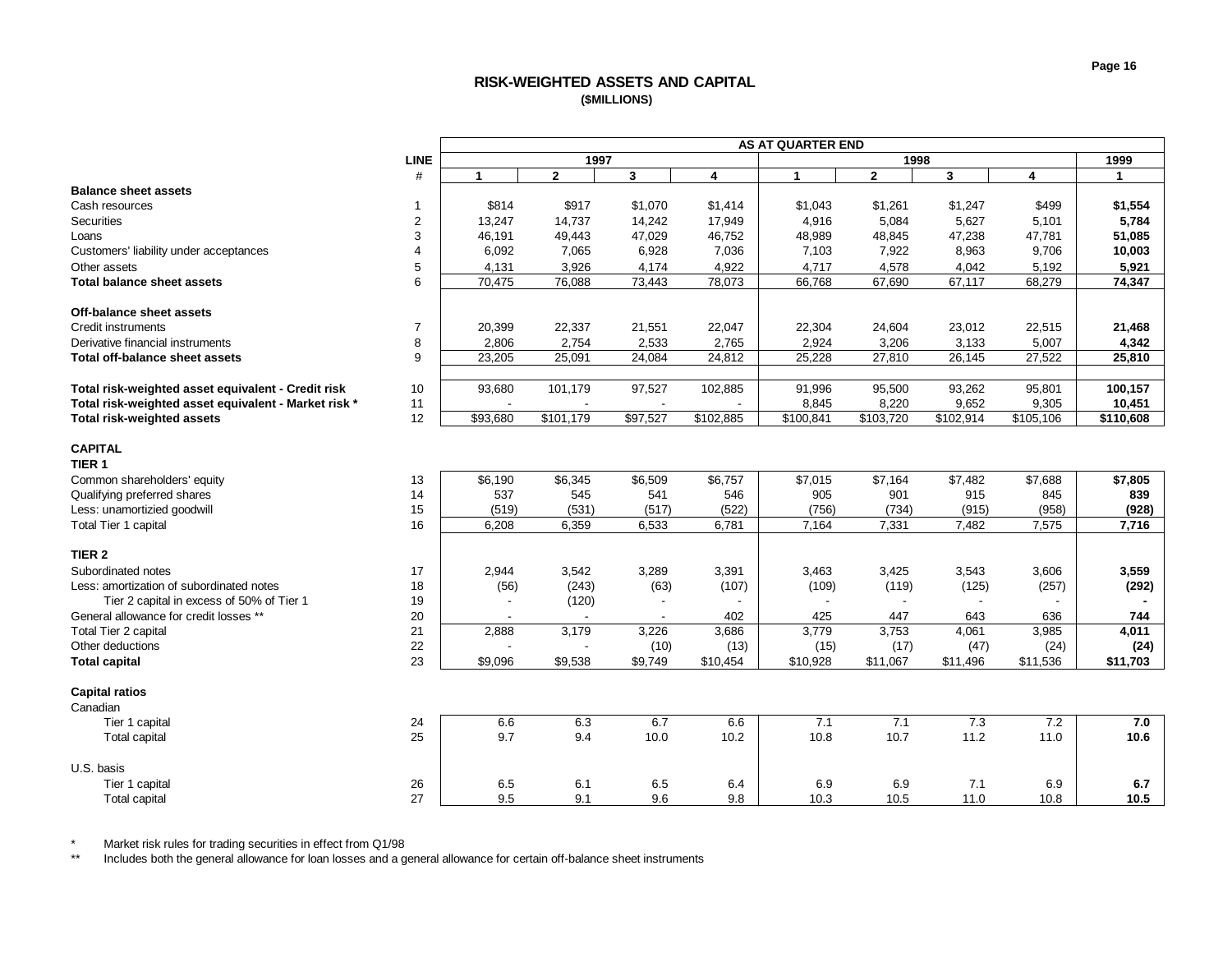# **DERIVATIVES (\$MILLIONS)**

<span id="page-17-0"></span>

|                           |                |           |              |           |           | <b>AS AT QUARTER END</b> |              |           |           |           |
|---------------------------|----------------|-----------|--------------|-----------|-----------|--------------------------|--------------|-----------|-----------|-----------|
|                           | <b>LINE</b>    |           | 1997         |           |           |                          | 1998         |           |           | 1999      |
|                           | #              | 1         | $\mathbf{2}$ | 3         | 4         | 1                        | $\mathbf{2}$ | 3         | 4         | 1         |
| <b>Interest Rate</b>      |                |           |              |           |           |                          |              |           |           |           |
| Notional Principal        | 1              | \$316,242 | \$338,025    | \$355,986 | \$385,242 | \$418,190                | \$400,398    | \$420,679 | \$467,072 | \$470,013 |
| <b>Replacement Cost</b>   | 2              | 3,102     | 2,793        | 3,660     | 3,599     | 4,031                    | 4,325        | 4,482     | 6,701     | 6,782     |
| <b>Credit Equivalent</b>  | 3              | 4,057     | 3,895        | 4,658     | 4,729     | 5,251                    | 5,727        | 5,877     | 8,372     | 8,495     |
| Risk-Weighted             | 4              | 1,085     | 1,327        | 1,254     |           | 1,390                    | 1,543        |           |           | 2,108     |
|                           |                |           |              |           | 1,277     |                          |              | 1,433     | 2,133     |           |
| Foreign Exchange          |                |           |              |           |           |                          |              |           |           |           |
| <b>Notional Principal</b> | 5              | 216,369   | 188,708      | 207,602   | 242,815   | 240,266                  | 256,934      | 202,769   | 351,471   | 308,549   |
| <b>Replacement Cost</b>   | 6              | 3,131     | 3,504        | 3,074     | 3,616     | 4,349                    | 3,374        | 4,368     | 7,386     | 4,931     |
| <b>Credit Equivalent</b>  | $\overline{7}$ | 6,154     | 6,701        | 6,319     | 7,256     | 8,158                    | 7,497        | 8,011     | 13,237    | 10,254    |
| Risk-Weighted             | 8              | 1,626     | 1,829        | 1,677     | 2,013     | 2,256                    | 2,106        | 2,155     | 4,252     | 3,266     |
| Other                     |                |           |              |           |           |                          |              |           |           |           |
| <b>Notional Principal</b> | 9              | 2,740     | 1,675        | 2,075     | 13.770    | 7,110                    | 18,276       | 26,186    | 31,041    | 36,103    |
| Replacement Cost          | 10             | 28        | 27           | 38        | 173       | 108                      | 184          | 405       | 450       | 470       |
| <b>Credit Equivalent</b>  | 11             | 234       | 128          | 187       | 1,112     | 568                      | 1,488        | 2,426     | 2,854     | 2,558     |
| Risk-Weighted             | 12             | 95        | 40           | 55        | 385       | 239                      | 534          | 750       | 895       | 816       |
|                           |                |           |              |           |           |                          |              |           |           |           |
| <b>Total Derivatives</b>  |                |           |              |           |           |                          |              |           |           |           |
| <b>Notional Principal</b> | 13             | 535,351   | 528,408      | 565,663   | 641,827   | 665,566                  | 675,608      | 649,634   | 849,584   | 814,665   |
| <b>Replacement Cost</b>   | 14             | 6,261     | 6,324        | 6,772     | 7,388     | 8,488                    | 7,883        | 9,255     | 14,537    | 12,183    |
| <b>Credit Equivalent</b>  | 15             | 10,445    | 10,724       | 11,164    | 13,097    | 13,977                   | 14,712       | 16,314    | 24,463    | 21,307    |
| Risk-Weighted             | 16             | 2,806     | 3,196        | 2,986     | 3,675     | 3,885                    | 4,183        | 4,338     | 7,280     | 6,190     |
| Impact of Netting         | 17             |           | (442)        | (454)     | (910)     | (961)                    | (977)        | (1,206)   | (2, 273)  | (1, 848)  |
| Net Risk-Weighted         | 18             | \$2,806   | \$2,754      | \$2,532   | \$2,765   | \$2,924                  | \$3,206      | \$3,132   | \$5,007   | \$4,342   |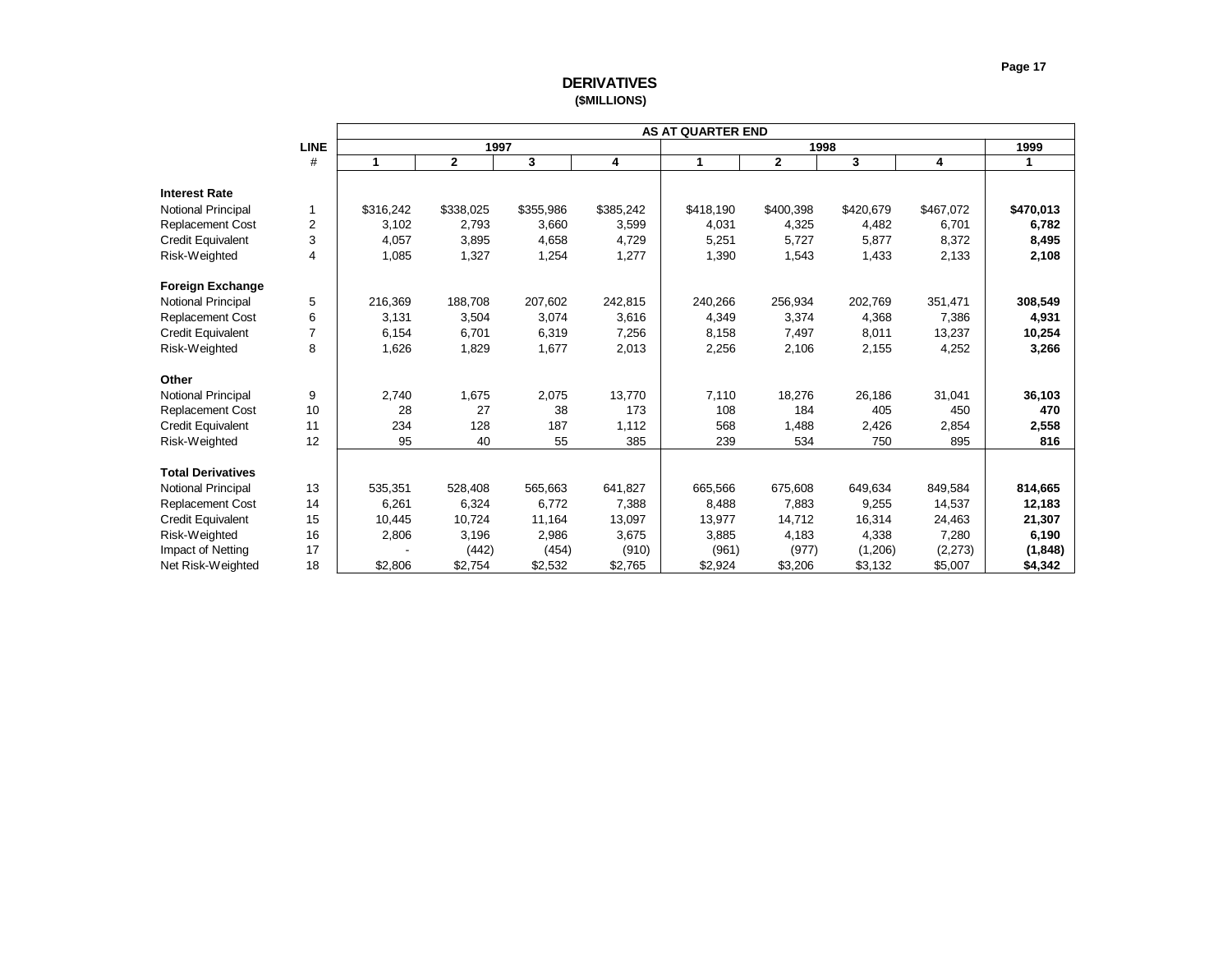# **NET IMPAIRED LOANS BY SECTOR (\$MILLIONS)**

<span id="page-18-0"></span>

|                                                  |             |          |                          |                          |          | <b>AS AT QUARTER END</b> |              |          |          |          |
|--------------------------------------------------|-------------|----------|--------------------------|--------------------------|----------|--------------------------|--------------|----------|----------|----------|
|                                                  | <b>LINE</b> |          | 1997                     |                          |          |                          |              | 1998     |          | 1999     |
|                                                  | #           |          | $\mathbf{2}$             | 3                        | 4        |                          | $\mathbf{2}$ | 3        | 4        |          |
| <b>DOMESTIC</b>                                  |             |          |                          |                          |          |                          |              |          |          |          |
| Personal                                         |             | \$74     | \$67                     | \$35                     | \$66     | \$87                     | \$85         | \$83     | \$92     | \$71     |
| Commercial                                       |             | 189      | 151                      | 172                      | 112      | 88                       | 71           | 77       | 115      | 143      |
| Corporate                                        | 3           | 266      | 183                      | 176                      | 92       | 107                      | 111          | 83       | 103      | 41       |
| <b>Total Domestic net of Specific Provisions</b> | 4           | 529      | 401                      | 383                      | 270      | 282                      | 267          | 243      | 310      | 255      |
| <b>INTERNATIONAL</b>                             |             |          |                          |                          |          |                          |              |          |          |          |
| U.S.A.                                           | 5           | 101      | 89                       | 71                       | 53       | 218                      | 89           | 73       | 40       | 29       |
| Other International                              | 6           |          | $\overline{\phantom{a}}$ | $\overline{\phantom{a}}$ | -        | 9                        | 13           | 13       | 11       | 8        |
| Total International net of Specific Provisions   |             | 101      | 89                       | 71                       | 53       | 227                      | 102          | 86       | 51       | 37       |
| Total Impaired Loans net of Specific Provisions  | 8           | 630      | 490                      | 454                      | 323      | 509                      | 369          | 329      | 361      | 292      |
| General Allowance for Credit Losses              | g           | 116      | 123                      | 169                      | 402      | 425                      | 447          | 650      | 620      | 723      |
| <b>TOTAL NET IMPAIRED LOANS</b>                  | 10          | 514      | 367                      | 285                      | (79)     | 84                       | (78)         | (321)    | (259)    | (431)    |
| Allowance for Credit Losses                      | 11          | 461      | 501                      | 535                      | 585      | 644                      | 668          | 900      | 876      | 1,067    |
| <b>TOTAL GROSS IMPAIRED LOANS</b>                | 12          | \$975    | \$868                    | \$820                    | \$506    | \$728                    | \$590        | \$579    | \$617    | \$636    |
| Allowance for Credit Losses as a % of Gross      |             |          |                          |                          |          |                          |              |          |          |          |
| Impaired Loans                                   | 13          | 47.3%    | 57.7%                    | 65.2%                    | 115.6%   | 88.5%                    | 113.2%       | 155.5%   | 142.0%   | 167.8%   |
| Total Loans (Page 14, line 12)                   | 14          | \$80,051 | \$84,703                 | \$85,321                 | \$86,738 | \$92,500                 | \$93,118     | \$93,754 | \$94,874 | \$98,108 |
| Net Impaired Loans as a % of Net Loans           | 15          | $0.6\%$  | 0.4%                     | 0.3%                     | $-0.1%$  | 0.1%                     | $-0.1%$      | $-0.3%$  | $-0.3%$  | $-0.4%$  |
|                                                  |             |          |                          |                          |          |                          |              |          |          |          |